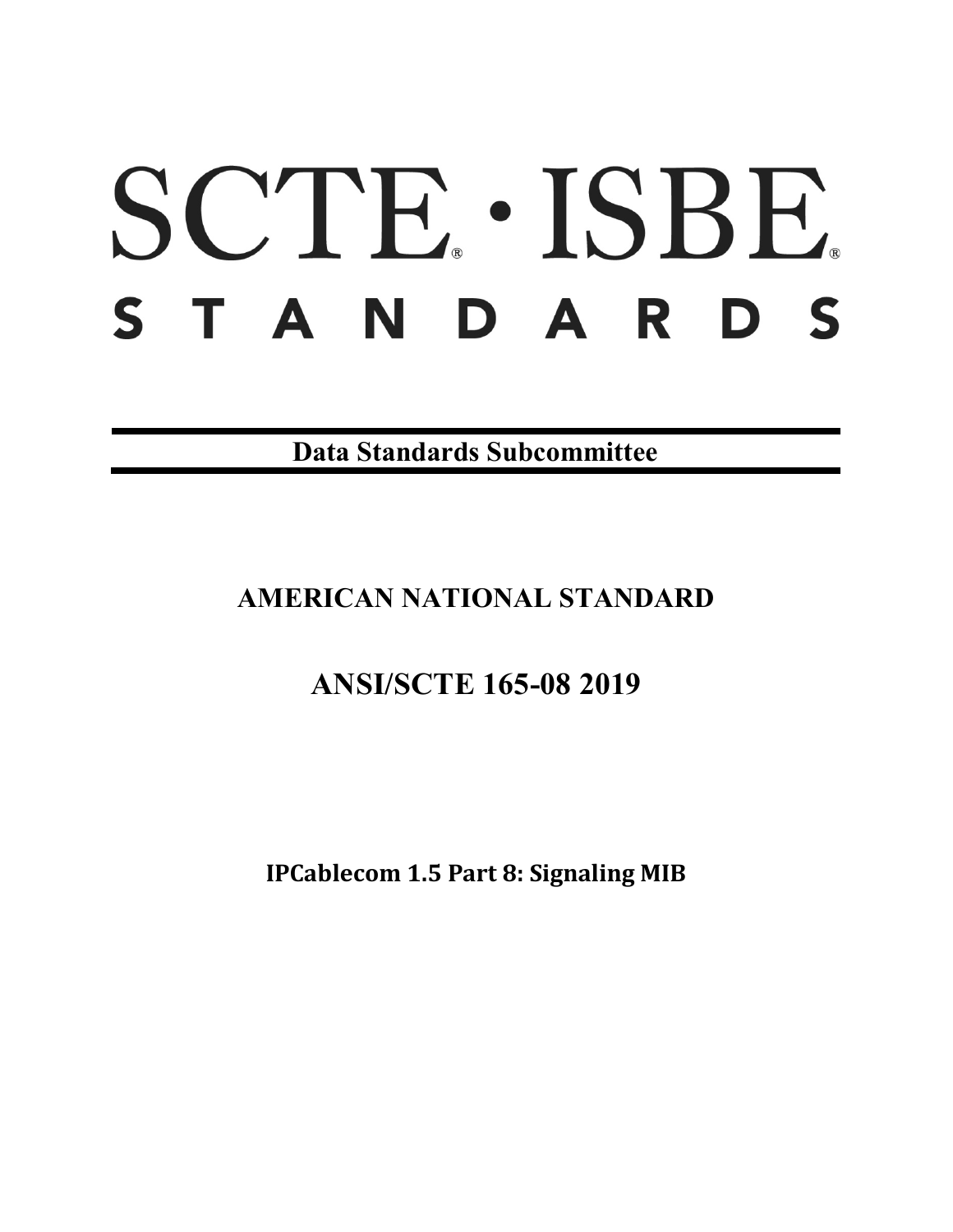## **NOTICE**

The Society of Cable Telecommunications Engineers (SCTE) / International Society of Broadband Experts (ISBE) Standards and Operational Practices (hereafter called "documents") are intended to serve the public interest by providing specifications, test methods and procedures that promote uniformity of product, interchangeability, best practices and ultimately the long-term reliability of broadband communications facilities. These documents shall not in any way preclude any member or non-member of SCTE•ISBE from manufacturing or selling products not conforming to such documents, nor shall the existence of such standards preclude their voluntary use by those other than SCTE•ISBE members.

SCTE•ISBE assumes no obligations or liability whatsoever to any party who may adopt the documents. Such adopting party assumes all risks associated with adoption of these documents, and accepts full responsibility for any damage and/or claims arising from the adoption of such documents.

Attention is called to the possibility that implementation of this document may require the use of subject matter covered by patent rights. By publication of this document, no position is taken with respect to the existence or validity of any patent rights in connection therewith. SCTE•ISBE shall not be responsible for identifying patents for which a license may be required or for conducting inquiries into the legal validity or scope of those patents that are brought to its attention.

Patent holders who believe that they hold patents which are essential to the implementation of this document have been requested to provide information about those patents and any related licensing terms and conditions. Any such declarations made before or after publication of this document are available on the SCTE•ISBE web site at [http://www.scte.org.](http://www.scte.org/)

#### All Rights Reserved

#### © Society of Cable Telecommunications Engineers, Inc. 2019 140 Philips Road Exton, PA 19341

Note: DOCSIS® and PacketCable™ are registered trademarks of Cable Television Laboratories, Inc., and used in this document with permission.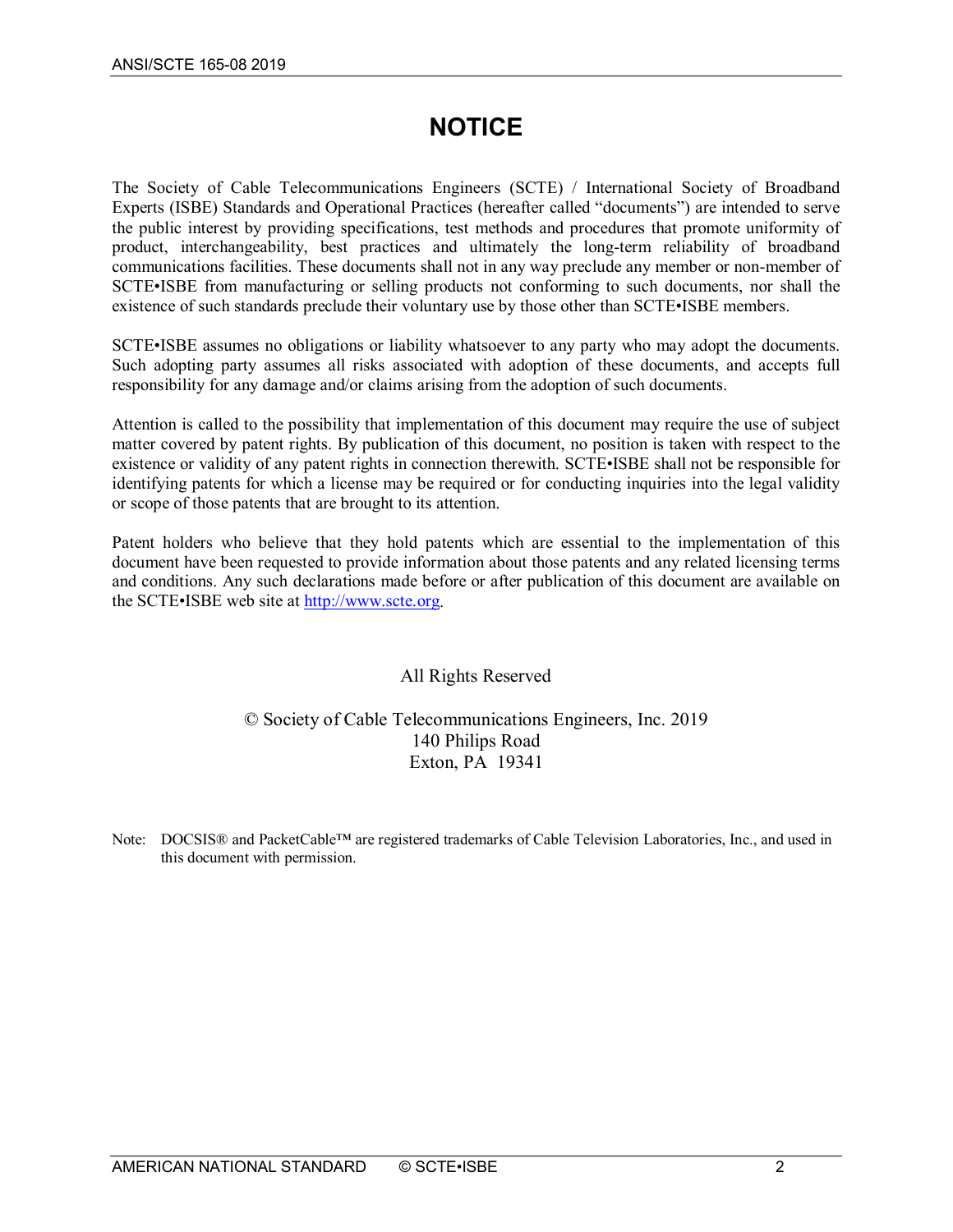# **Table of Contents**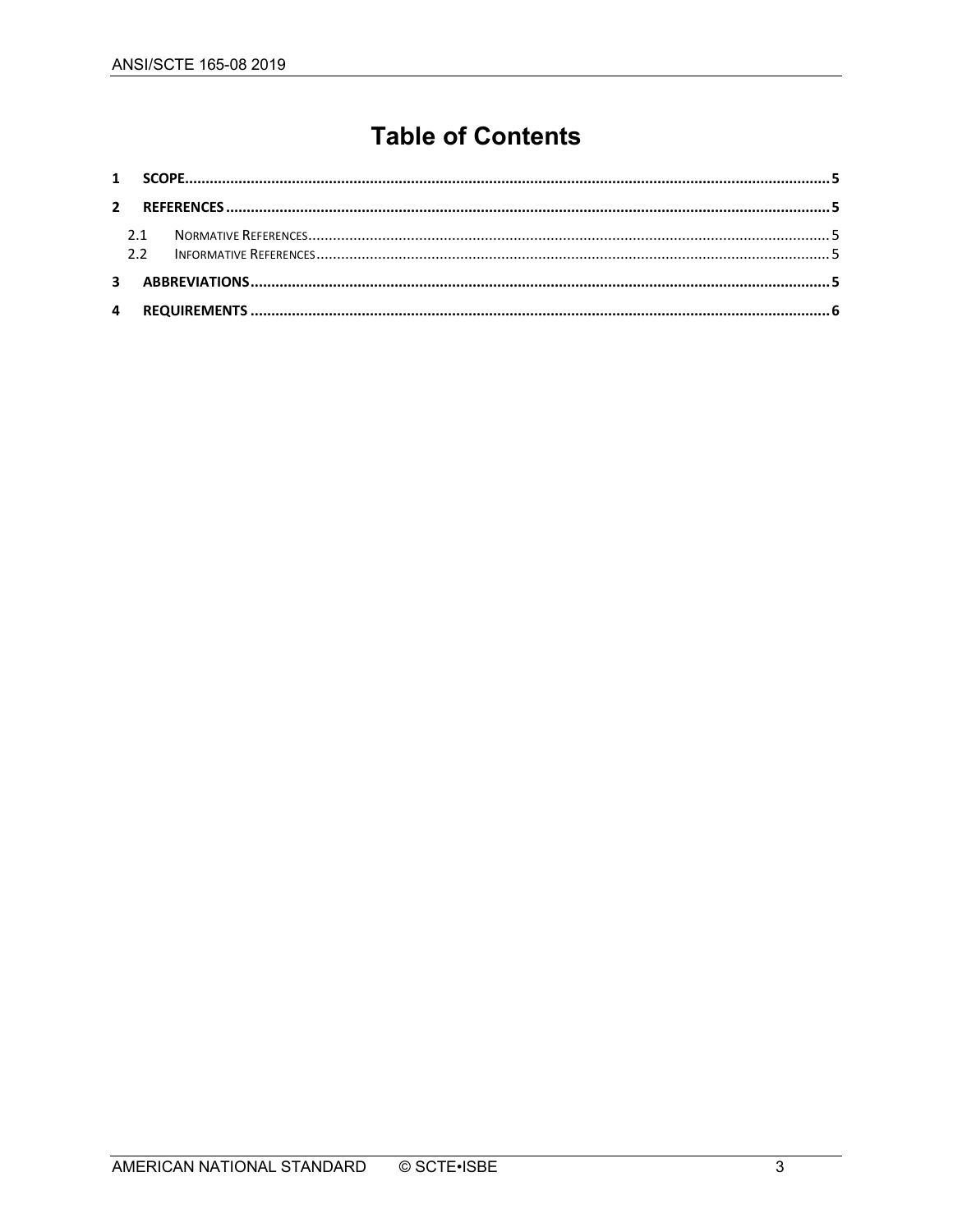This page is intentionally left blank.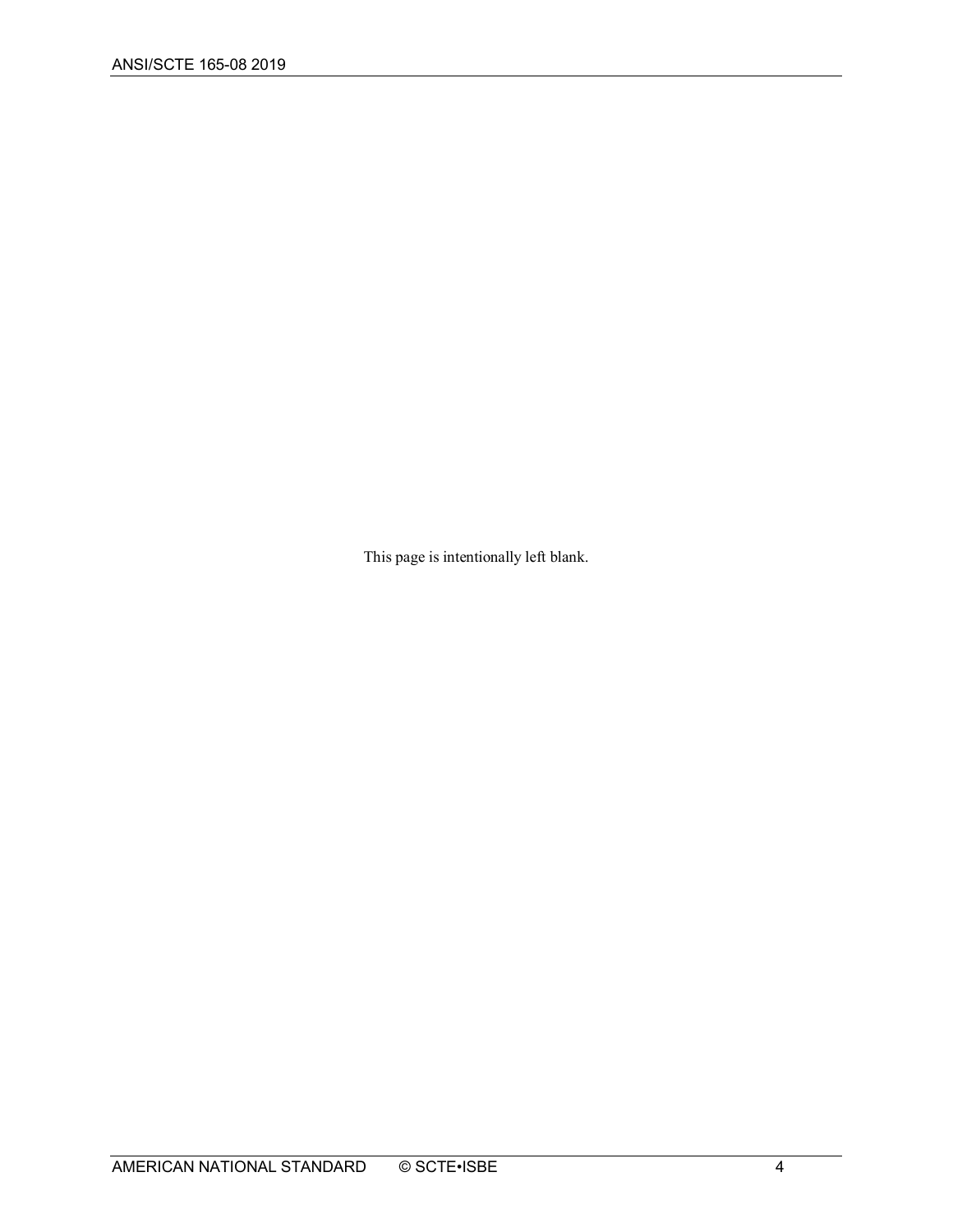## <span id="page-4-0"></span>**1 SCOPE**

This specification describes the IPCablecom Signaling (SIG) MIB requirements.

### <span id="page-4-1"></span>**2 REFERENCES**

The following documents contain provisions which, through reference in this text, constitute provisions of this standard. At the time of Subcommittee approval, the editions indicated were valid. All documents are subject to revision, and while parties to agreement based on this standard are encouraged to investigate the possibility of applying the most recent editions of the documents listed below, they are reminded that newer editions of those documents might not be compatible with the referenced version.

#### <span id="page-4-2"></span>**2.1 Normative References**

In order to claim compliance with this standard, it is necessary to conform to the following standards and other works as indicated, in addition to the other requirements of this standard. Intellectual property rights may be required to implement these references.

- [1] ANSI/SCTE 165-06 2019, IPCablecom 1.5 Part 6: MIBs Framework Specification.
- [2] ANSI/SCTE 165-03 2016, IPCablecom 1.5 Part 3: Network-Based Call Signaling Protocol.
- [3] ANSI/SCTE 165-05 2019, IPCablecom 1.5 Part 5: MTA Device Provisioning.

#### <span id="page-4-3"></span>**2.2 Informative References**

The following documents may provide valuable information to the reader but are not required when complying with this standard.

- [4] ANSI/SCTE 165-01 2019, IPCablecom 1.5 Part 1: Architecture Framework Technical Report.
- [5] IETF RFC 3261, SIP: Session Initiation Protocol, February 2002.

#### <span id="page-4-4"></span>**3 ABBREVIATIONS**

There are no abbreviations used in this document.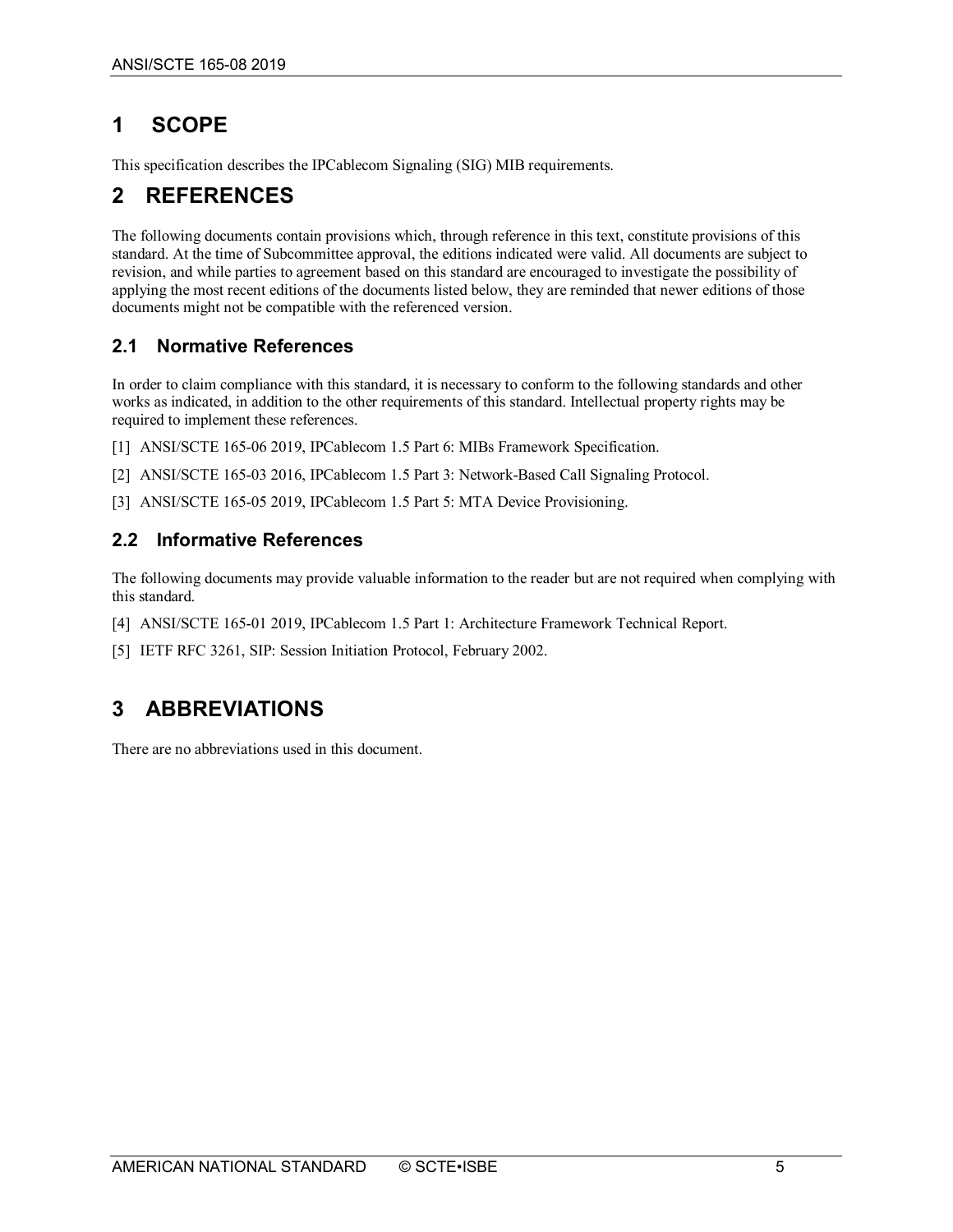#### <span id="page-5-0"></span>**4 REQUIREMENTS**

The Signaling MIB MUST be implemented as defined below.

```
PKTC-SIG-MIB DEFINITIONS ::= BEGIN
IMPORTS
        MODULE-IDENTITY,
        OBJECT-TYPE,
        Integer32,
        IpAddress,
        BITS
               FROM SNMPv2-SMI
        TEXTUAL-CONVENTION,
        RowStatus,
        TruthValue
               FROM SNMPv2-TC
        OBJECT-GROUP,
        MODULE-COMPLIANCE
               FROM SNMPv2-CONF
        SnmpAdminString
               FROM SNMP-FRAMEWORK-MIB
        clabProjPacketCable
              FROM CLAB-DEF-MIB
        ifIndex 
               FROM IF-MIB;
pktcSigMib MODULE-IDENTITY<br>LAST-UPDATED "2005
       LAST-UPDATED "2005012800002" -- January 28, 2005<br>ORGANIZATION "CableLabs -- PacketCable OSS Group
                         "CableLabs -- PacketCable OSS Group"
        CONTACT-INFO
               "Sumanth Channabasappa
               Postal: CableLabs, Inc.
                          858 Coal Creek Circle
                         Louisville, CO 80027-9750
                          U.S.A.
              Phone: +1 303-661-9100<br>Fax: +1 303-661-9199
                        Fax: +1 303-661-9199
               E-mail: mibs@cablelabs.com"
      DESCRIPTION
               "This MIB module supplies the basic management 
               object for the PacketCable Signaling 
               protocols. This version of the MIB includes
               common signaling and Network Call Signaling
               (NCS) related signaling objects.
              Acknowledgements:<br>Angela Lyda
                                   Arris Interactive
              Sasha Medvinsky Motorola<br>Roy Spitzer Telogy N
                                    Telogy Networks, Inc.<br>Motorola
              Rick Vetter<br>Itay Sherman
                                    Texas Instruments<br>Cisco Systems
              Klaus Hermanns
              Eugene Nechamkin Broadcom Corp.<br>Satish Kumar Texas Instrume
                                   Texas Instruments
               Copyright 1999-2005 Cable Television Laboratories, Inc.
               All rights reserved."
        REVISION "200501280000Z"
        DESCRIPTION
               "This revision, published as part of the PacketCable
               1.5 Signaling MIB I01 Specification."
        ::= { clabProjPacketCable 2 }
```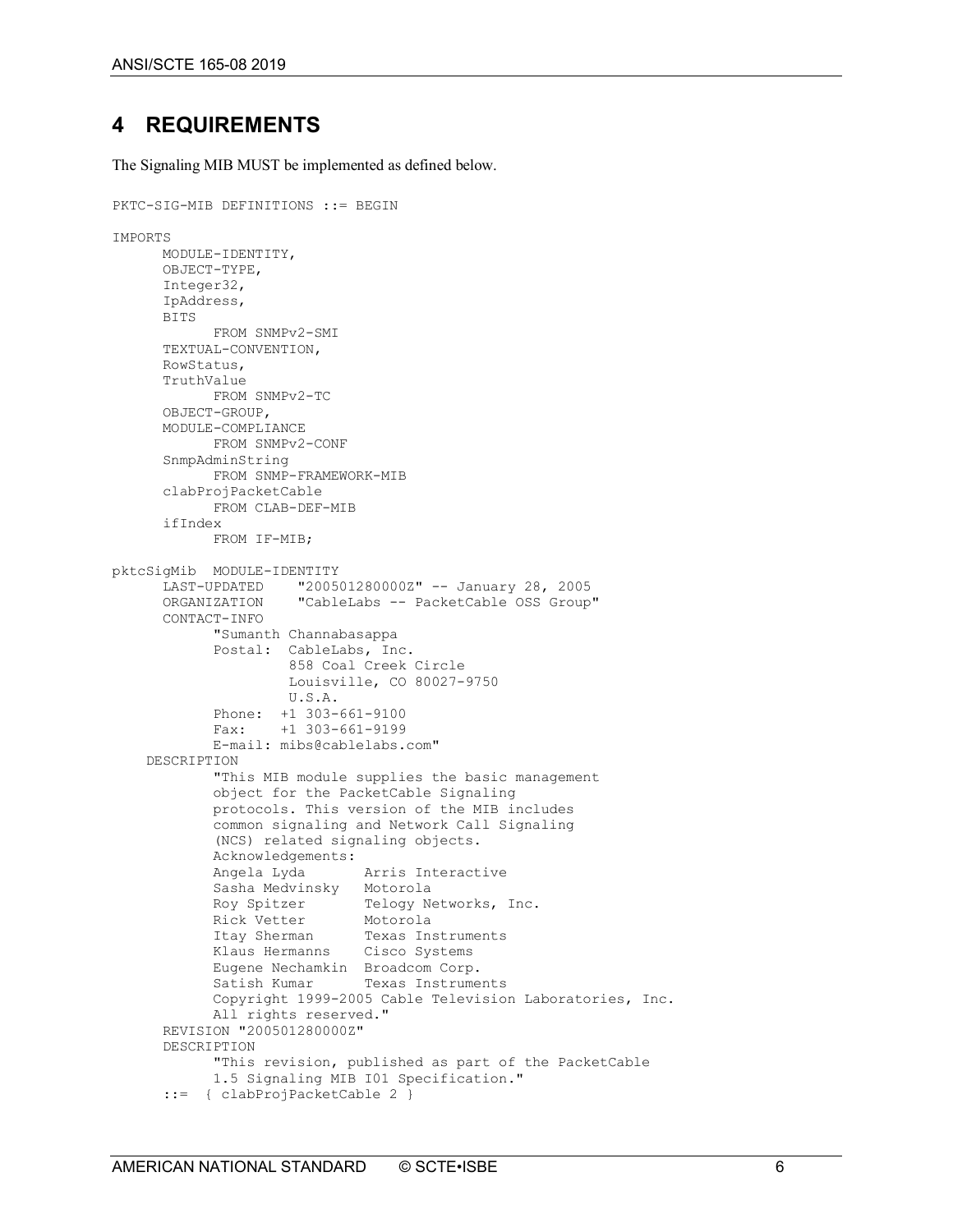```
PktcCodecType ::= TEXTUAL-CONVENTION<br>STATUS current
                    current
       DESCRIPTION 
              "Textual Convention defines various types of 
              CODECs that MAY be supported. The list of CODECs 
              MUST be consistent with the Codec RTP MAP Parameters
              Table in the PacketCable CODEC specification. In-line 
              embedded comments below contain the Literal Codec Name 
              for each CODEC. The Literal Codec Name corresponds to 
              the second column of the Codec RTP MAP Parameters Table. 
              The Literal Codec Name Column contains the CODEC name 
              that is used in the LCD of the NCS messages CRCX/MDCX, 
              and is also used to identify the CODEC in the CMS 
              Provisioning Specification. The RTP Map Parameter 
              Column of the Codec RTP MAP Parameters Table contains
              the string used in the media attribute line ('a=') of the 
              SDP parameters in NCS messages."
       REFERENCE 
              "PacketCable CODEC Specification "
      SYNTAX INTEGER {<br>other (1),
             other (1),<br>unknown (2),
             unknown (2),<br>q729 (3),
g729 (3), -- G729
 reserved (4), -- reserved for future use
             g729E (5), -- G729E<br>pcmu (6), -- PCMU
                              pcmu (6), -- PCMU
             g726at32 (7), -- G726-32<br>g728 (8), -- G728
             g728 (8), -- G728<br>pcma (9), -- PCMA
                             -- PCMA
              g726at16 (10), -- G726-16
              g726at24 (11), -- G726-24
              g726at40 (12), -- G726-40
            ilbc (13), - - iLBC<br>bv16 (14) - - BV16
                      (14) -- BV16
 }
PktcRingCadence ::= TEXTUAL-CONVENTION<br>STATUS current
                     current
       DESCRIPTION 
              "This object represents a ring cadence in bit string 
              format. The ring cadence representation starts with the 
              first 1 in the pattern (the leading 0s in the MSB are 
              padding and are to be ignored). Each bit 
              represents 100ms of tone; 1 is tone, 0 is no tone. 64
              bits MUST be used for cadence representation, LSB 4 bits
              are used for representing repeatable characteristics.
              0000 means repeatable, and 1000 means non repeatable. 
              During SNMP SET operations 64 bits MUST be used, 
              otherwise MTA MUST reject the value. As an example, the 
              hex representation of a ring cadence of 0.5 secs on; 4 
             secs off; repeatable would be:0x0001F00000000000."
       SYNTAX BITS {
              interval1 (0),
              interval2 (1),
              interval3 (2),
              interval4 (3),
              interval5 (4),
              interval6 (5),
              interval7 (6),
              interval8 (7),
              interval9 (8),
              interval10 (9),
              interval11 (10),
```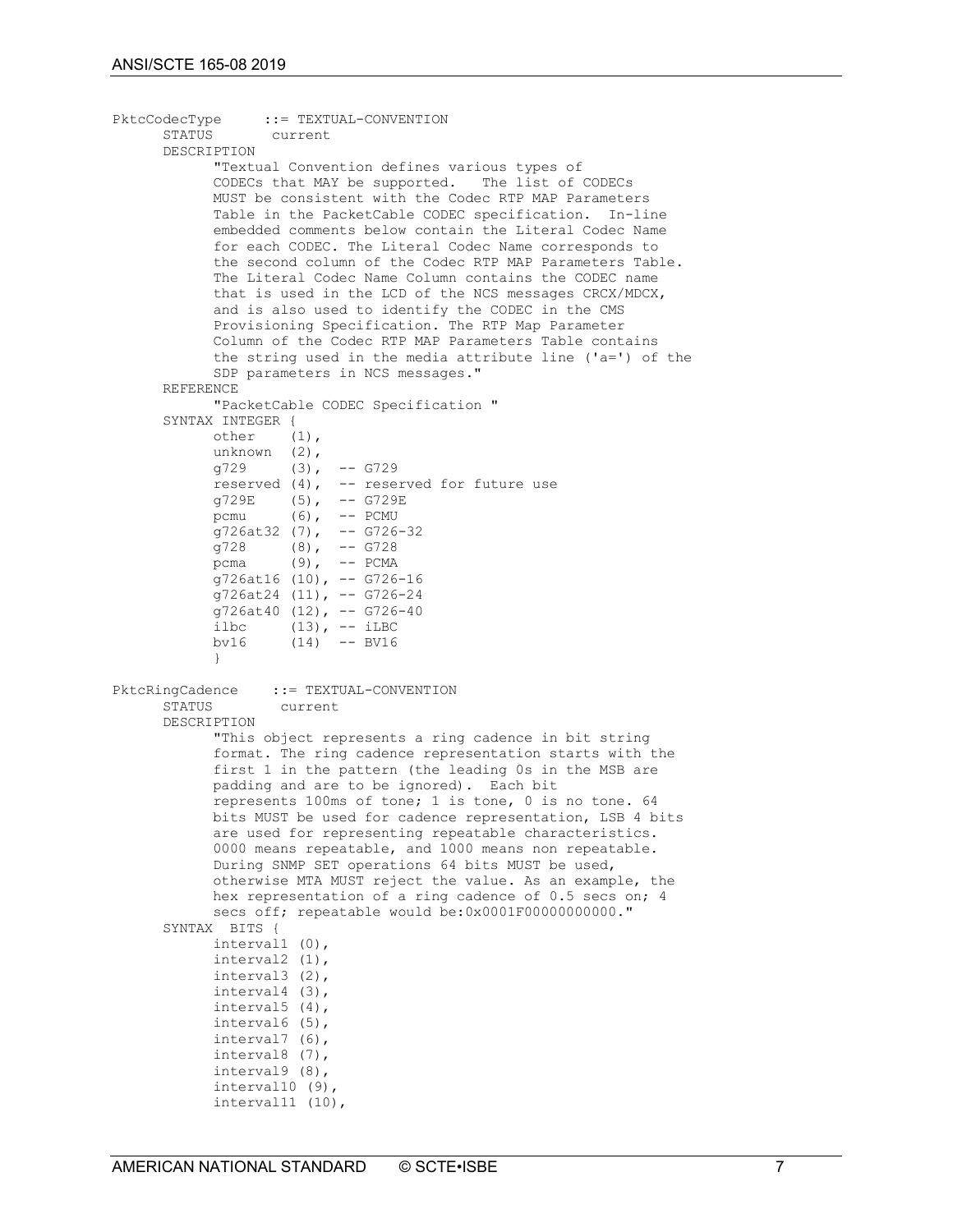|             | intervall2               | $(11)$ ,             |                           |
|-------------|--------------------------|----------------------|---------------------------|
|             | interval13               | $(12)$ ,             |                           |
|             | interval14               | $(13)$ ,             |                           |
|             | interval15               | $(14)$ ,             |                           |
|             | interval16               | $(15)$ ,             |                           |
|             | interval17               | $(16)$ ,             |                           |
|             | interval18               | $(17)$ ,             |                           |
|             | interval19               | $(18)$ ,             |                           |
|             | interval20               | $(19)$ ,             |                           |
|             | interval21               | $(20)$ ,             |                           |
|             | interval22               | $(21)$ ,             |                           |
|             | interval23               | $(22)$ ,             |                           |
|             | interval24               | $(23)$ ,             |                           |
|             | interval25               | $(24)$ ,             |                           |
|             | interval26               | $(25)$ ,             |                           |
|             | interval27               | $(26)$ ,             |                           |
|             | interval28               | $(27)$ ,             |                           |
|             | interval29               | $(28)$ ,             |                           |
|             | interval30               | $(29)$ ,             |                           |
|             | interval31               | $(30)$ ,             |                           |
|             | interval32               | $(31)$ ,             |                           |
|             | interval33               | $(32)$ ,             |                           |
|             | interval34               | $(33)$ ,             |                           |
|             | interval35               | $(34)$ ,             |                           |
|             |                          | $(35)$ ,             |                           |
|             | interval36               |                      |                           |
|             | interval37<br>interval38 | $(36)$ ,<br>$(37)$ , |                           |
|             | interval39               | $(38)$ ,             |                           |
|             | interval40               | $(39)$ ,             |                           |
|             | interval41               | $(40)$ ,             |                           |
|             | interval42               | $(41)$ ,             |                           |
|             | interval43               | $(42)$ ,             |                           |
|             | interval44               | $(43)$ ,             |                           |
|             | interval45               | $(44)$ ,             |                           |
|             | interval46               | $(45)$ ,             |                           |
|             | interval47               | $(46)$ ,             |                           |
|             | interval48               | $(47)$ ,             |                           |
|             | interval49               | $(48)$ ,             |                           |
|             | interval50               | $(49)$ ,             |                           |
|             | interval51               | $(50)$ ,             |                           |
|             | interval52               | $(51)$ ,             |                           |
|             |                          |                      |                           |
|             | interval53               | $(52)$ ,             |                           |
|             | interval54<br>interval55 | $(53)$ ,<br>$(54)$ , |                           |
|             |                          |                      |                           |
|             | $interval56(55)$ ,       |                      |                           |
|             | interval57 $(56)$ ,      |                      |                           |
|             | interval58               | $(57)$ ,             |                           |
|             | interval59               | $(58)$ ,             |                           |
|             | $interval60$ (59),       |                      |                           |
|             | interval61               | $(60)$ ,             |                           |
|             | interval62               | $(61)$ ,             |                           |
|             | $interval63(62)$ ,       |                      |                           |
|             | interval64 (63)          |                      |                           |
| }           |                          |                      |                           |
|             |                          |                      |                           |
| PktcSigType |                          |                      | $: :=$ TEXTUAL-CONVENTION |
| STATUS      | current                  |                      |                           |
| DESCRIPTION |                          |                      |                           |
|             |                          |                      |                           |

 STATUS current DESCRIPTION "These are the various types of signaling that may be supported. ncs - network call signaling a derivation of MGCP (Media Gateway Control Protocol) version 1.0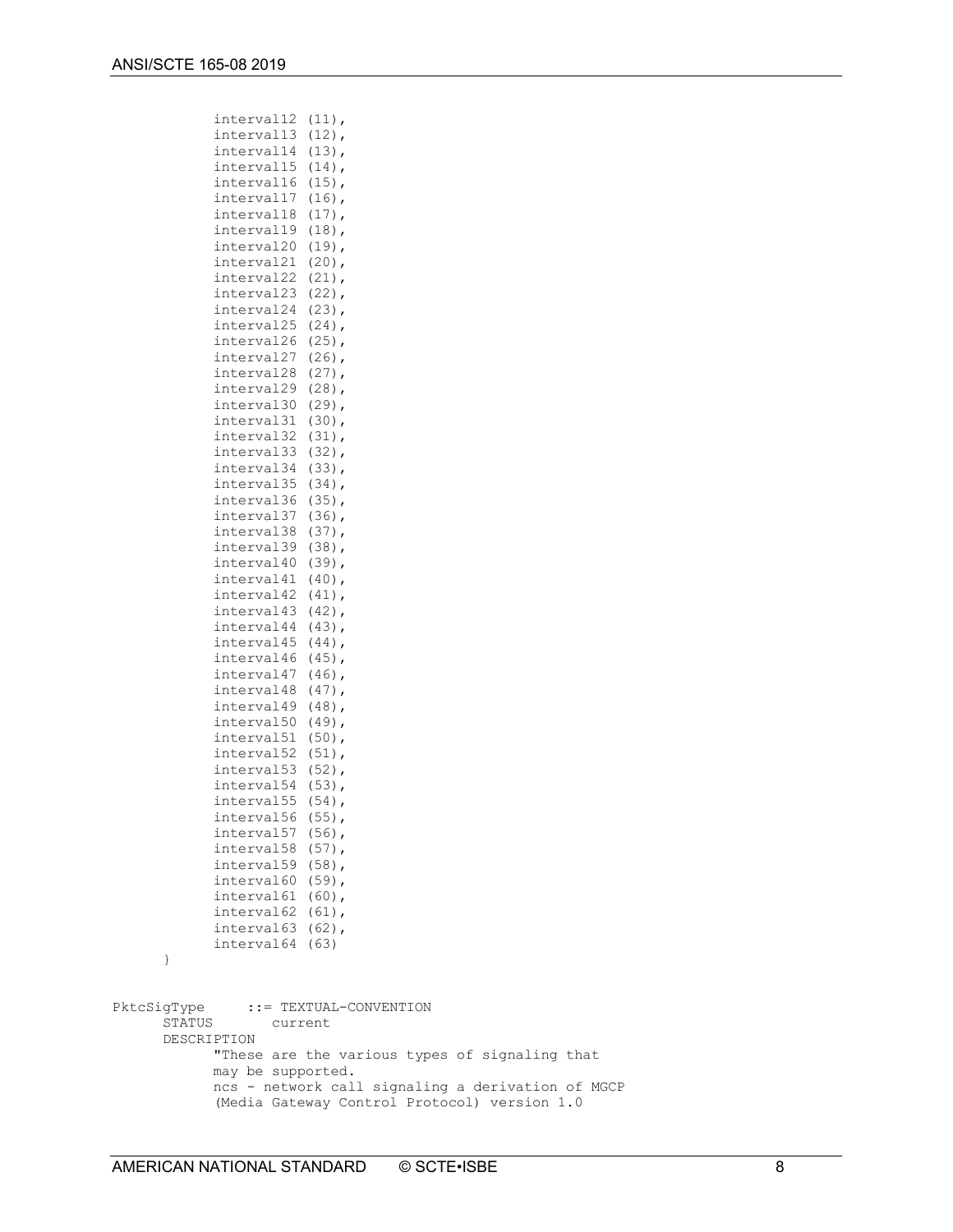```
 dcs - distributed call signaling a derivation
             of SIP (Session Initiation Protocol) RFC 3261"
       SYNTAX INTEGER {
             other(1),
             unknown(2),
             ncs(3),
            dcs(4) }
pktcSigMibObjects OBJECT IDENTIFIER 
                               ::= { pktcSigMib 1 }<br>OBJECT IDENTIFIER
pktcSigDevConfigObjects
                               := { pktcSigMibObjects 1 }<br>OBJECT IDENTIFIER
pktcNcsEndPntConfigObjects
                                                ::= { pktcSigMibObjects 2 }
pktcSigEndPntConfigObjects OBJECT IDENTIFIER 
                                                ::= { pktcSigMibObjects 3 }
pktcDcsEndPntConfigObjects OBJECT IDENTIFIER 
                                                ::= { pktcSigMibObjects 4 }
--
-- The pktcSigDevCodecTable defines the codecs supported by this<br>-- Modia Terminal Adapter (MTA) There is one entry for each
-- Media Terminal Adapter (MTA). There is one entry for each<br>-- codecs supported
        codecs supported.
-pktcSigDevCodecTable OBJECT-TYPE 
       SYNTAX SEQUENCE OF PktcSigDevCodecEntry
      MAX-ACCESS not-accessible<br>STATUS current
              current
       DESCRIPTION
             "This table describes the MTA supported codec types."
       ::= { pktcSigDevConfigObjects 1 }
pktcSigDevCodecEntry OBJECT-TYPE
                 PktcSigDevCodecEntry
       MAX-ACCESS not-accessible
                  current
       DESCRIPTION
             "List of supported codecs types for the MTA."
       INDEX { pktcSigDevCodecIndex }
       ::= { pktcSigDevCodecTable 1 }
PktcSigDevCodecEntry ::= SEQUENCE {
       pktcSigDevCodecIndex Integer32,
      pktcSigDevCodecType PktcCodecType,<br>pktcSigDevCodecMax Integer32
      pktcSigDevCodecMax
 }
pktcSigDevCodecIndex OBJECT-TYPE
       SYNTAX Integer32 (1..16383)
       MAX-ACCESS not-accessible
                  current
       DESCRIPTION
              "The index value which uniquely identifies an entry
              in the pktcSigDevCodecTable."
     ::= { pktcSigDevCodecEntry 1 }
pktcSigDevCodecType OBJECT-TYPE
                 PktcCodecType
       MAX-ACCESS read-only
       STATUS current
```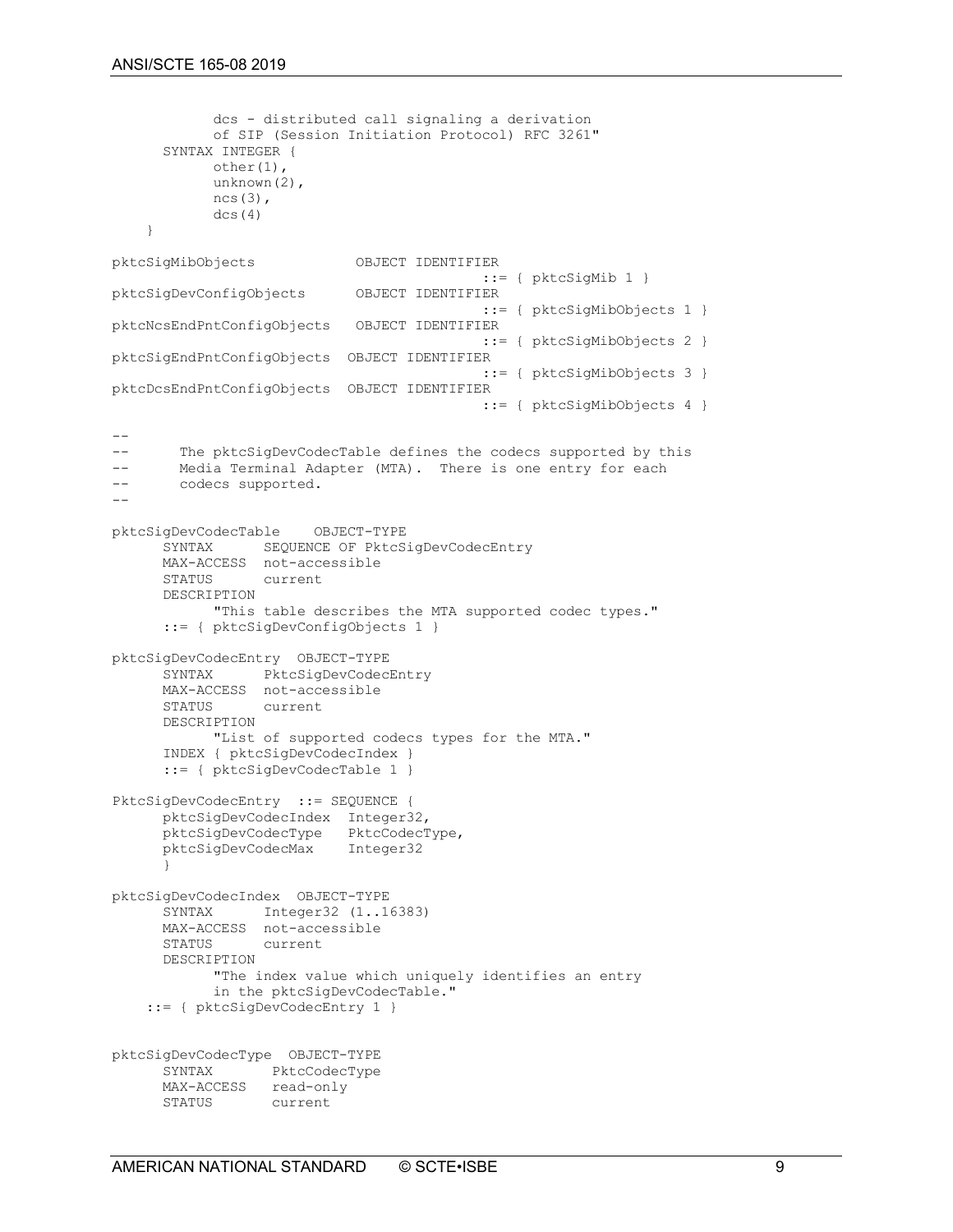```
 DESCRIPTION
              "A codec type supported by this MTA."
       ::= { pktcSigDevCodecEntry 2 }
pktcSigDevCodecMax OBJECT-TYPE
                Integer32(1..16383)
      MAX-ACCESS read-only<br>STATUS current
               current
       DESCRIPTION
              "The maximum number of simultaneous sessions of the 
              specific codec that the MTA can support"
     ::= { pktcSigDevCodecEntry 3 }
--
-- These are the common signaling related definitions that affect<br>-- the entire MTA device
      the entire MTA device.
--
pktcSigDevEchoCancellation OBJECT-TYPE
                    TruthValue<br>read-only
      MAX-ACCESS<br>STATUS
                       current
       DESCRIPTION
              "This object specifies if the device is capable 
              of echo cancellation."
     ::= { pktcSigDevConfigObjects 2 }
pktcSigDevSilenceSuppression OBJECT-TYPE
                   TruthValue<br>read-only
      MAX-ACCESS<br>STATUS
                    current
       DESCRIPTION
              "This object specifies if the device is capable of 
               silence suppression (Voice Activity Detection)."
     ::= { pktcSigDevConfigObjects 3 }
pktcSigDevConnectionMode OBJECT-TYPE
       SYNTAX BITS {
              voice(0), 
             fax(1),
              modem(2)
     }
      MAX-ACCESS read-only<br>STATUS current
                    current
       DESCRIPTION
              "This object specifies the connection modes that the 
               MTA device can support."
     ::= { pktcSigDevConfigObjects 4 }
--
-- In the United States Ring Cadences 0, 6, and 7 are custom
-- ring cadences definable by the user. The following three
-- objects are used for these definitions.
--
pktcSigDevR0Cadence OBJECT-TYPE
      SYNTAX PktcRingCadence<br>MAX-ACCESS read-write
      MAX-ACCESS<br>STATUS
                    current
       DESCRIPTION
              "This object specifies ring cadence 0 (a user defined
```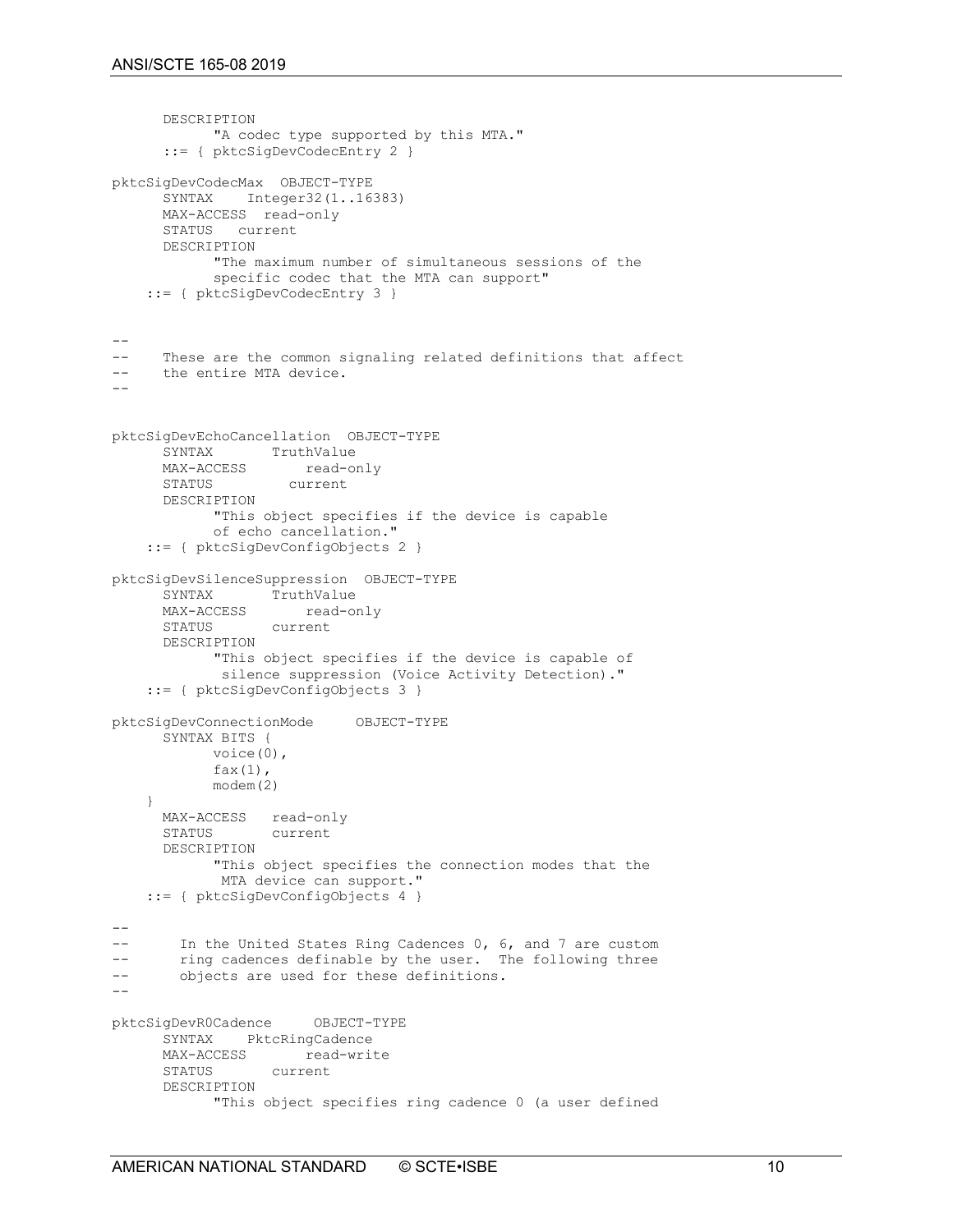```
 field) where each bit (least significant bit) 
             represents a duration of 200 milliseconds (6 seconds 
             total)."
       DEFVAL {{ interval1, interval2, interval3, interval4, interval5,
       interval6, interval7, interval8, interval9, interval10, 
       interval11, interval12, interval13, interval14, interval15, 
      interval16, interval17, interval18, interval19, interval20}}
        -- '11111111111111111111000000000000000000000000000000000000000
      -- 00000' ::= { pktcSigDevConfigObjects 5 }
pktcSigDevR6Cadence OBJECT-TYPE
       SYNTAX PktcRingCadence
      MAX-ACCESS read-write<br>STATUS current
                   current
       DESCRIPTION
             "This object specifies ring cadence 6 (a user defined 
             field) where each bit (least significant bit) 
             represents a duration of 200 milliseconds (6 seconds 
             total)."
       DEFVAL { { interval1, interval2, interval3, interval4, 
       interval5, interval6, interval7, interval8, interval9, 
 interval10, interval11, interval12, interval13, interval14, 
 interval15, interval16, interval17, interval18, interval19, 
       interval20 } }
       -- '11111111111111111111000000000000000000000000000000000000000
      -- 00000' ::= { pktcSigDevConfigObjects 6 }
pktcSigDevR7Cadence OBJECT-TYPE
       SYNTAX PktcRingCadence
      MAX-ACCESS read-write<br>STATUS current
                   current
       DESCRIPTION
             "This object specifies ring cadence 7 (a user defined 
             field) where each bit (least significant bit) 
             represents a duration of 200 milliseconds (6 seconds 
             total)."
       DEFVAL { { interval1, interval2, interval3, interval4, 
       interval5, interval6, interval7, interval8, interval9, 
       interval10, interval11, interval12, interval13, interval14, 
       interval15, interval16, interval17, interval18, interval19,
       interval20 } }
       -- '11111111111111111111000000000000000000000000000000000000000
       -- 00000'
       ::= { pktcSigDevConfigObjects 7 }
pktcSigDefCallSigTos OBJECT-TYPE
      SYNTAX Integer32 (0..63)<br>MAX-ACCESS read-write
      MAX-ACCESS read-write<br>STATUS current
              current.
       DESCRIPTION
             "The default value used in the IP header for setting the 
             Type of Service (TOS) value for call signalling."
       REFERENCE
             "Refer to NCS specification" DEFVAL { 0 }
       ::= { pktcSigDevConfigObjects 8 }
pktcSigDefMediaStreamTos OBJECT-TYPE
                  Integer32 (0..63)
```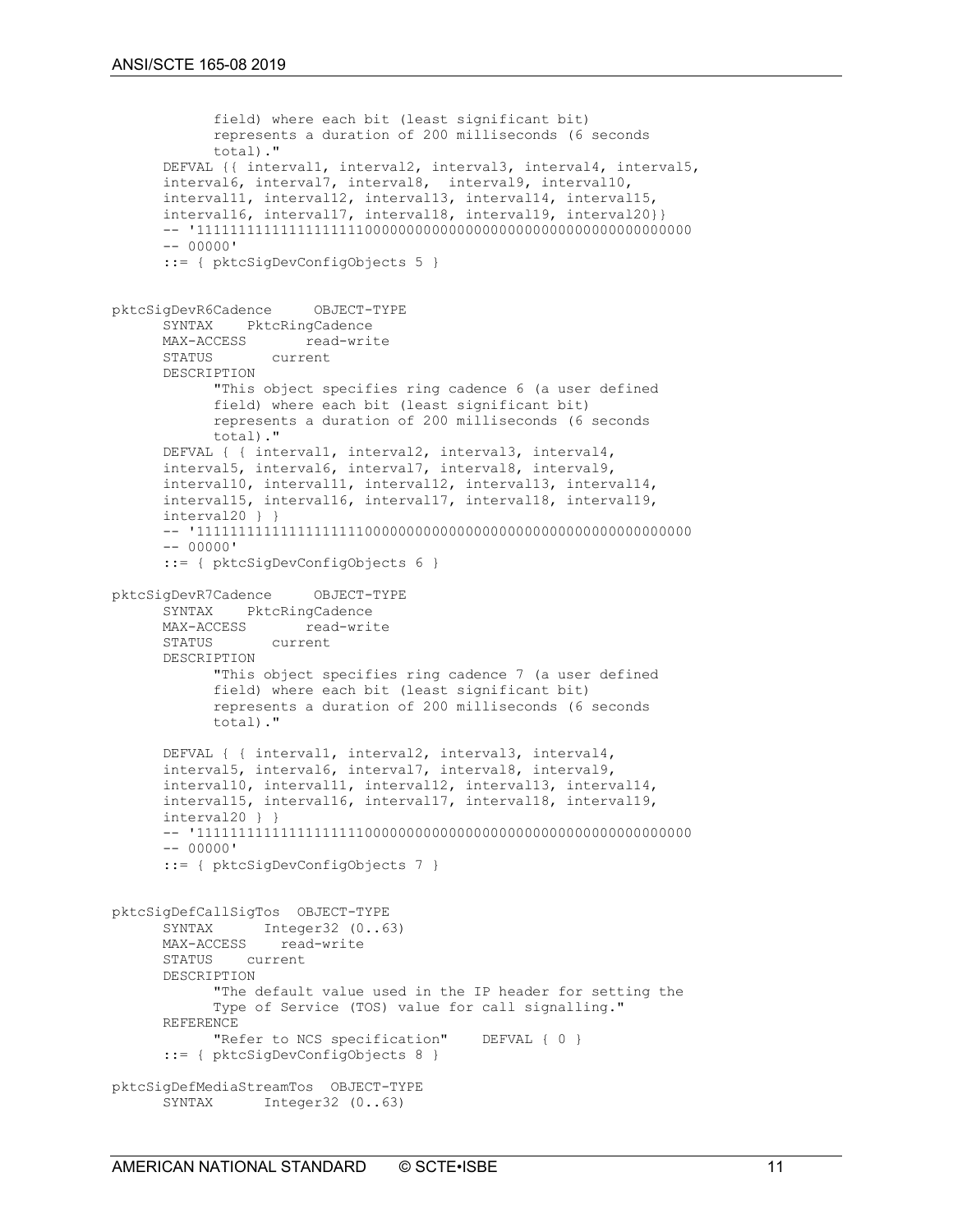```
MAX-ACCESS read-write
       STATUS current
       DESCRIPTION
              "This object contains the default value used in the IP 
              header for setting the Type of Service (TOS) for media
              stream packets. The MTA MUST NOT update this object with
              the value supplied by the CMS in the NCS messages (if 
              present). When the value of this object is updated by 
              SNMP, the MTA MUST use the new value as a default starting
              from the new connection. Existing connections are not
              affected by the value's update."
       REFERENCE
              "Refer to NCS specification"
       DEFVAL { 0 }
       ::= { pktcSigDevConfigObjects 9 }
pktcSigTosFormatSelector OBJECT-TYPE
       SYNTAX INTEGER { 
              ipv4TOSOctet(1),
      dscpCodepoint(2)
\qquad \qquad \}MAX-ACCESS read-write
       STATUS current
       DESCRIPTION
              "The format of the default signaling and media 
              Type of Service (TOS) values."
       DEFVAL { ipv4TOSOctet }
       ::= { pktcSigDevConfigObjects 10 }
--
-- pktcSigCapabilityTable - This table defines the valid signaling<br>-- types supported by this MTA
         types supported by this MTA.
--
pktcSigCapabilityTable OBJECT-TYPE
      SYNTAX SEQUENCE OF PktcSigCapabilityEntry<br>MAX-ACCESS not-accessible
      MAX-ACCESS not-accessible<br>STATUS current
                      current.
       DESCRIPTION 
              "This table describes the signaling types by this MTA."
       ::= { pktcSigDevConfigObjects 11 }
pktcSigCapabilityEntry OBJECT-TYPE
      SYNTAX PktcSigCapabilityEntry<br>
MAX-ACCESS not-accessible
      MAX-ACCESS not-accessible<br>STATUS current
                     current
       DESCRIPTION 
              "Entries in pktcMtaDevSigCapabilityTable - List of 
              supported signaling types, versions and vendor extensions 
              for this MTA. Each entry in the list provides for one 
              signaling type and version combination. If the device 
              supports multiple versions of the same signaling type –
              it will require multiple entries."
       INDEX { pktcSignalingIndex }
       ::= { pktcSigCapabilityTable 1 }
PktcSigCapabilityEntry ::= SEQUENCE {<br>pktcSignalingIndex Integer32,
      pktcSignalingIndex Integer32,<br>
pktcSignalingType PktcSigType,
      pktcSignalingType PktcSigType,<br>
pktcSignalingVersion SnmpAdminString,
      pktcSignalingVersion
       pktcSignalingVendorExtension SnmpAdminString
 }
```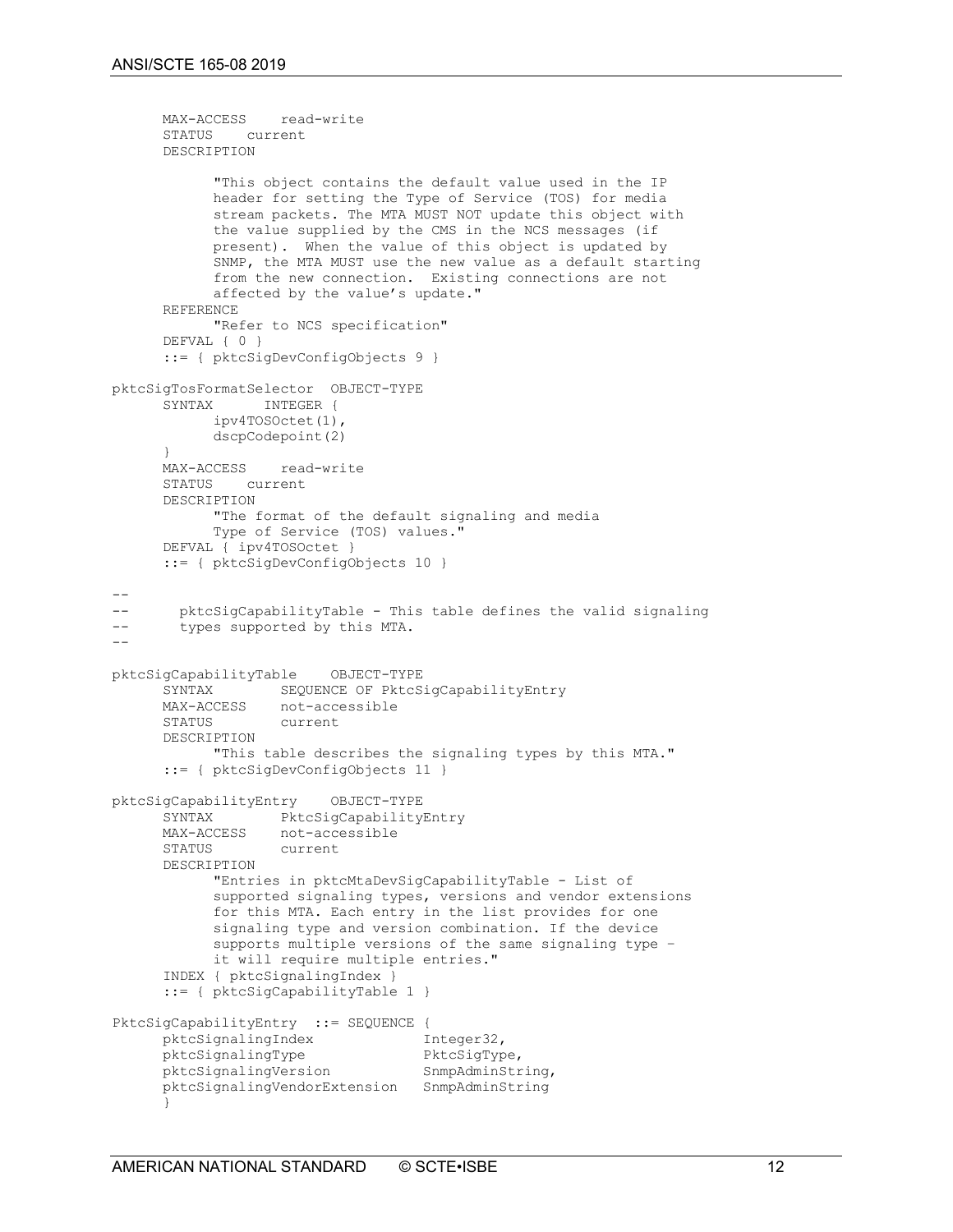```
pktcSignalingIndex OBJECT-TYPE
                     Integer32 (1..16383)
      MAX-ACCESS not-accessible<br>STATUS current
                     current.
       DESCRIPTION 
              "The index value which uniquely identifies 
              an entry in the pktcSigCapabilityTable." 
       ::= { pktcSigCapabilityEntry 1 }
pktcSignalingType OBJECT-TYPE
      SYNTAX PktcSigType<br>MAX-ACCESS read-only
      MAX-ACCESS read-only<br>STATUS current
                     current
       DESCRIPTION 
              "The Type identifies the type of signaling 
              used, this can be NCS, DCS, etc. This value
              has to be associated with a single signaling 
              version - reference pktcMtaDevSignalingVersion."
     ::= { pktcSigCapabilityEntry 2 }
pktcSignalingVersion OBJECT-TYPE
                     SnmpAdminString<br>read-only
      MAX-ACCESS<br>STATUS
                     current.
       DESCRIPTION 
              "Provides the version of the signaling type -
              reference pktcSignalingType. Examples
              would be 1.0 or 2.33 etc."
     ::= { pktcSigCapabilityEntry 3 }
pktcSignalingVendorExtension OBJECT-TYPE
      SYNTAX SnmpAdminString<br>
MAX-ACCESS read-only
      MAX-ACCESS read-only<br>STATUS current
                     current
       DESCRIPTION 
              "The vendor extension allows vendors to 
              provide a list of additional capabilities,
              vendors can decide how to encode these
              Extensions, although space separated text is
              suggested."
     ::= { pktcSigCapabilityEntry 4 }
pktcSigDefNcsReceiveUdpPort OBJECT-TYPE
                 Integer32 (1025..65535)
       MAX-ACCESS read-only
       STATUS current
       DESCRIPTION
              "This object contains the MTA User Datagram Protocol
              (UDP) receive port that is being used for NCS call 
              signaling. This object should only be changed by the 
              configuration file."
       REFERENCE
              "Refer to NCS specification"
       DEFVAL { 2427 }
       ::= { pktcSigDevConfigObjects 12 }
pktcSigServiceClassNameUS OBJECT-TYPE
               SnmpAdminString (SIZE (0..15))
      MAX-ACCESS read-write<br>STATUS obsolete
                    obsolete
       DESCRIPTION
              "This object contains a string indicating the Service
```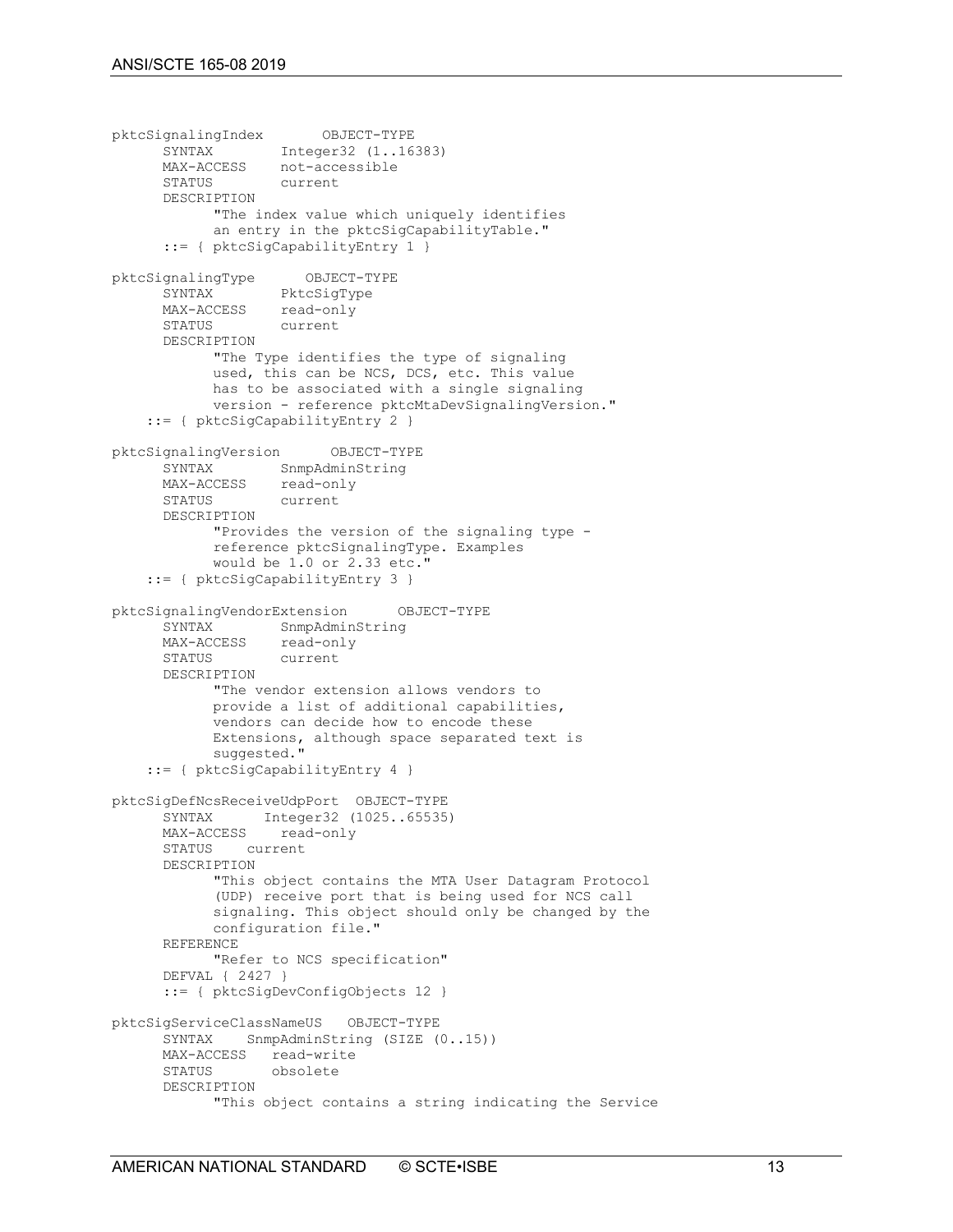```
 Class name to create an Upstream Service (US) Flow for 
             NCS. If the object has an empty string value then the 
             upstream NCS SF is not created and the best effort 
             SF is used for upstream NCS data. The creation of the NCS 
             SF primary occurs before Voice Communication Service is 
             activated on the device. If this object is set to a 
             non-empty (non-zero length) string, the MTA MUST create 
             the NCS SF if it does not currently exist and the 
             pktcSigServiceClassNameMask object has a non-zero value.
             If this object is subsequently set to an empty 
              (zero-length)string , the MTA MUST delete the NCS SF 
             if it exists. Setting this object to a different value 
             does not cause the Upstream Service Flow to be 
             re-created. The string MUST contain printable ASCII
             characters. The length of the string does not include a 
             terminating zero. The MTA MUST append a terminating zero
             when the MTA creates the service flow. " 
       ::= { pktcSigDevConfigObjects 13 }
pktcSigServiceClassNameDS OBJECT-TYPE
                SnmpAdminString (SIZE (0..15))
      MAX-ACCESS read-write<br>STATUS obsolete
                   obsolete
       DESCRIPTION
             "This object contains a string indicating the Service 
            Class Name to create a Downstream Service Flow for NCS. 
             If the object has an empty string value then the 
             NCS SF is not created and the best effort primary SF is 
             used for downstream NCS data. The creation of the NCS SF 
             occurs before Voice Communication Service is activated on 
             the device. If this object is set to a non-empty (non-zero 
             length) string, the MTA MUST create the NCS SF if it does 
             not currently exist and the pktcSigServiceClassNameMask 
             object has a non-zero value. If this object is 
             subsequently set to an empty (zero-length) string, the MTA 
             MUST delete the NCS SF if it exists. Setting this object 
             to a different value does not cause the Downstream Service 
             Flow to be re-created. The string MUST contain printable 
             ASCII characters. The length of the string does not include 
             a terminating zero. The MTA MUST append a terminating 
             zero when the MTA creates the service flow. "
       ::= { pktcSigDevConfigObjects 14 }
pktcSigServiceClassNameMask OBJECT-TYPE
       SYNTAX Integer32
      MAX-ACCESS read-write<br>STATUS obsolete
                 obsolete
       DESCRIPTION
             "This object contains a value for the Call Signaling 
             Network Mask. The value is used as the NCS Call Signaling 
             classifier mask. The object is used to delete the NCS SF 
            when set to zero. When the object is set to a non-zero
             value by the SNMP Manager, the NCS SF are to be created."
       DEFVAL { 0 }
       ::= { pktcSigDevConfigObjects 15 }
pktcSigNcsServiceFlowState OBJECT-TYPE<br>SYNTAX INTEGER {
               INTEGER {
            notactive (1),<br>active (2),
            active
             error (3)
 }
       MAX-ACCESS read-only
```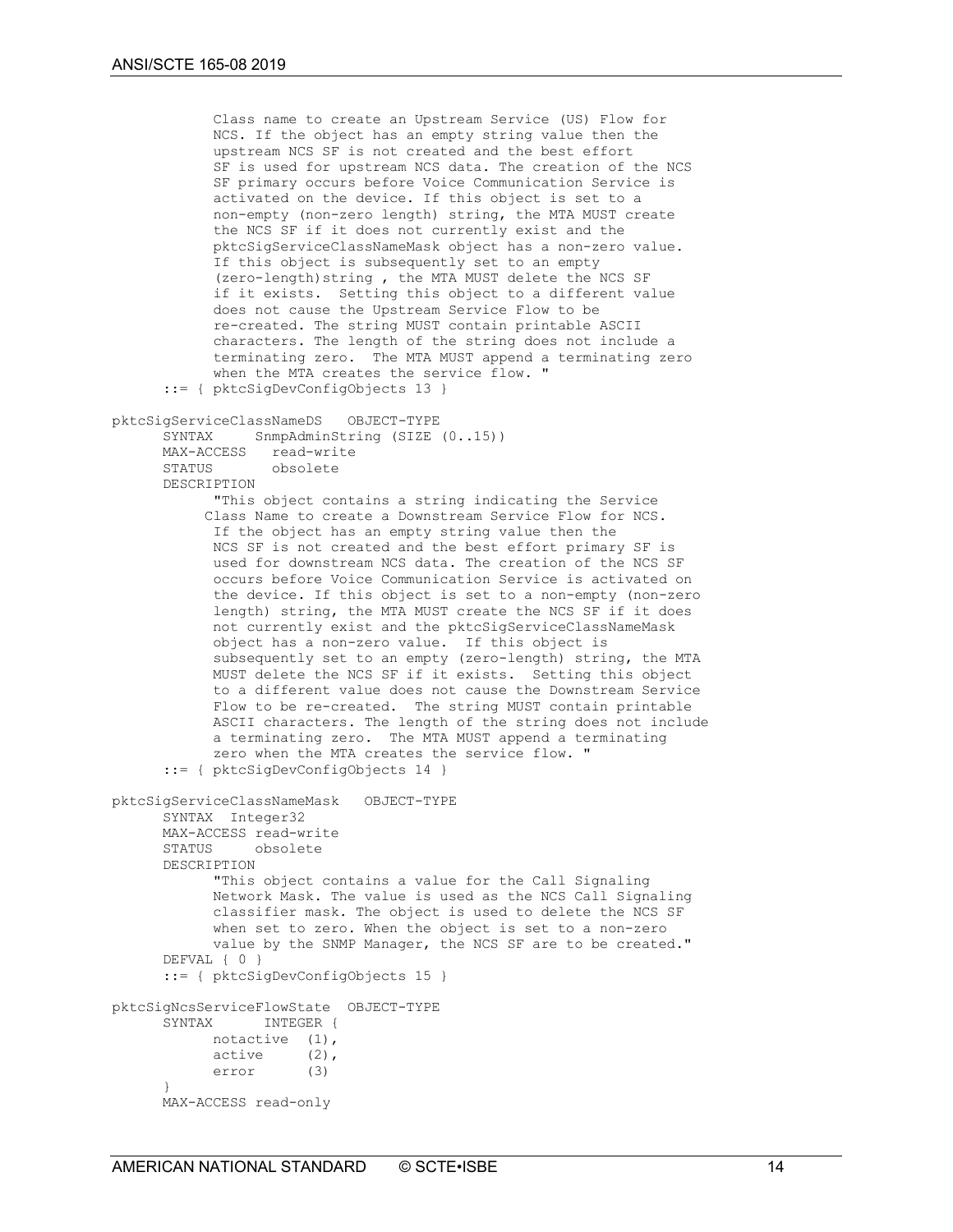```
 STATUS obsolete
       DESCRIPTION
             "This object contains a status value of the Call Signaling 
             Service Flow. 
              - 'notactive' indicates that the NCS SF is not being used,
             and has not tried to be created, 
              - 'active' indicates that the NCS SF is in use, 
              - 'error' indicates that the NCS SF creation resulted in 
             an error and the best effort channel is used for NCS 
             Signaling."
       ::= { pktcSigDevConfigObjects 16 }
pktcSigDevR1Cadence OBJECT-TYPE
      SYNTAX PktcRingCadence<br>MAX-ACCESS read-write
      MAX-ACCESS<br>STATUS
                   current
       DESCRIPTION
             "This object specifies ring cadence 1 (a user defined 
             field) where each bit (least significant bit) 
             represents a duration of 100 milliseconds (6 seconds
             total)."
       DEFVAL { { interval1, interval2, interval3, interval4, 
       interval5, interval6, interval7, interval8, interval9, 
       interval10, interval11, interval12, interval13, interval14, 
       interval15, interval16, interval17, interval18, interval19, 
       interval20 } }
       -- '11111111111111111111000000000000000000000000000000000000000
      -- 00000' ::= { pktcSigDevConfigObjects 17 }
pktcSigDevR2Cadence OBJECT-TYPE
       SYNTAX PktcRingCadence
      MAX-ACCESS read-write<br>STATUS current
      STATUS
       DESCRIPTION
             "This object specifies ring cadence 2 (a user
             defined field) where each bit (least significant
             bit) represents a duration of 100 milliseconds
              (6 seconds total)."
       DEFVAL { { interval1, interval2, interval3, interval4, 
       interval5, interval6, interval7, interval8, interval13, 
       interval14, interval15, interval16, interval17, interval18, 
       interval19, interval20 } }
       -- '11111111000011111111000000000000000000000000000000000000000
       -- 00000'
       ::= { pktcSigDevConfigObjects 18 }
pktcSigDevR3Cadence OBJECT-TYPE
      SYNTAX PktcRingCadence<br>MAX-ACCESS read-wri
      MAX-ACCESS read-write<br>STATUS current
                    current
       DESCRIPTION
         "This object specifies ring cadence 3 (a user
         defined field) where each bit (least significant
         bit) represents a duration of 100 milliseconds
        (6 seconds total)."
       DEFVAL { { interval1, interval2, interval3, interval4, 
       interval7, interval8, interval9, interval10, interval13, 
       interval14, interval15, interval16, interval17, interval18, 
       interval19, interval20 } }
```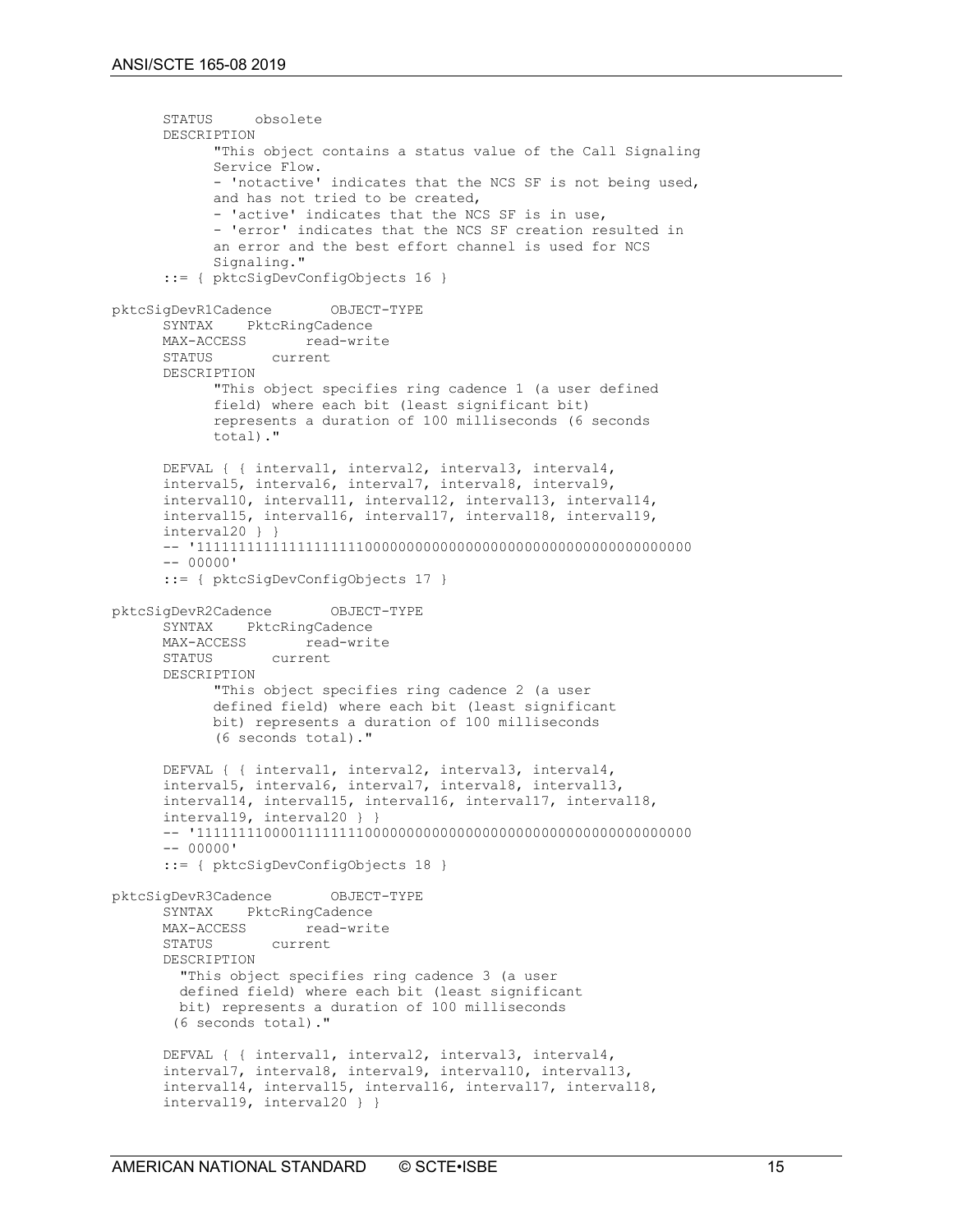```
 -- '11110011110011111111000000000000000000000000000000000000000
      -- 00000' ::= { pktcSigDevConfigObjects 19 }
pktcSigDevR4Cadence OBJECT-TYPE
       SYNTAX PktcRingCadence
      MAX-ACCESS read-write<br>STATUS current
                   current
       DESCRIPTION
             "This object specifies ring cadence 4 (a user
             defined field) where each bit (least significant
             bit) represents a duration of 100 milliseconds
             (6 seconds total)."
       DEFVAL { { interval1, interval2, interval3, interval6, 
       interval7, interval8, interval9, interval10, interval11, 
       interval12, interval13, interval14, interval15, interval18, 
       interval19, interval20 } }
       -- '11100111111111100111000000000000000000000000000000000000000
      -- 00000' ::= { pktcSigDevConfigObjects 20 }
pktcSigDevR5Cadence OBJECT-TYPE
       SYNTAX PktcRingCadence
      MAX-ACCESS read-write<br>STATUS current
      STATUS
       DESCRIPTION
             "This object specifies ring cadence 5 (a user
             defined field) where each bit (least significant
             bit) represents a duration of 100 milliseconds."
       DEFVAL { { interval1, interval2, interval3, interval4, 
       interval5, interval61 } }
       -- '11111000000000000000000000000000000000000000000000000000000
      -- 01000' ::= { pktcSigDevConfigObjects 21 }
pktcSigDevRgCadence OBJECT-TYPE
      SYNTAX PktcRingCadence<br>MAX-ACCESS read-write
      MAX-ACCESS<br>STATUS
                   current.
       DESCRIPTION
             "This object specifies ring cadence rg (a user
             defined field) where each bit (least significant
             bit) represents a duration of 100 milliseconds
             (6 seconds total)."
       DEFVAL { { interval1, interval2, interval3, interval4, 
       interval5, interval6, interval7, interval8, interval9, 
       interval10, interval11, interval12, interval13, interval14, 
       interval15, interval16, interval17, interval18, interval19, 
       interval20 } }
       -- '11111111111111111111000000000000000000000000000000000000000
      -- 00000' ::= { pktcSigDevConfigObjects 22 }
pktcSigDevRsCadence OBJECT-TYPE
       SYNTAX PktcRingCadence
      MAX-ACCESS read-write<br>STATUS current
                   current
       DESCRIPTION
             "This object specifies ring cadence rs (a user 
             defined field) where each bit (least significant bit)
             represents a duration of 100 milliseconds (6 seconds 
             total). MTA MUST reject any attempt to make this
```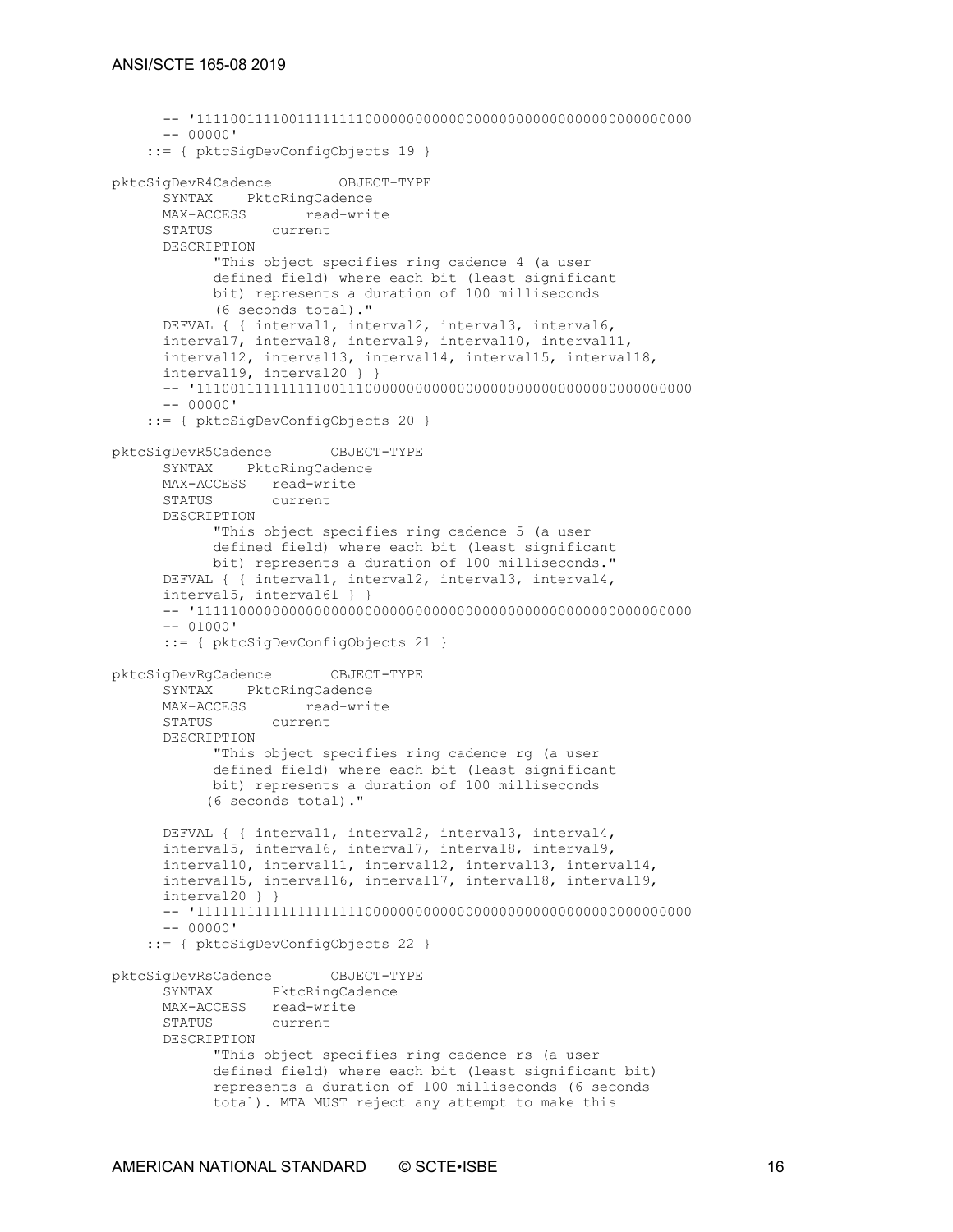```
 object repeatable."
       DEFVAL { { interval1, interval2, interval3, interval4, 
       interval5, interval61 } }
       -- '11111000000000000000000000000000000000000000000000000000000
      -- 01000' ::= { pktcSigDevConfigObjects 23 }
pktcSigDevRtCadence OBJECT-TYPE
       SYNTAX PktcRingCadence
      MAX-ACCESS read-write<br>STATUS current
                   current
       DESCRIPTION
             "This object specifies ring cadence rt (a user
             defined field) where each bit (least significant
             bit) represents a duration of 100 milliseconds
            (6 seconds total)."
       DEFVAL { { interval1, interval2, interval3, interval4, 
       interval5, interval6, interval7, interval8, interval9, 
       interval10, interval11, interval12, interval13, interval14, 
       interval15, interval16, interval17, interval18, interval19, 
       interval20 } }
       -- '11111111111111111111000000000000000000000000000000000000000
      -- 00000' ::= { pktcSigDevConfigObjects 24 }
--
-- The following Table will provide endpoint configuration
-- information that is common to all signaling Protocols.
-- Currently only the signaling index is present in an effort
-- not to deprecate any MIB objects.
-pktcSigEndPntConfigTable OBJECT-TYPE
      SYNTAX SEQUENCE OF PktcSigEndPntConfigEntry<br>MAX-ACCESS not-accessible
      MAX-ACCESS not-accessible<br>STATUS current
                    current
       DESCRIPTION 
             "This table describes the PacketCable EndPoint selected
             signaling type. The number of entries in this table 
             represents the number of provisioned end points.
             For each conceptual row of pktcSigEndPntConfigTable 
             defined, an associated row MUST be defined in one of 
             the specific signaling tables such as 
             pktcNcsEndPntConfigTable."
      ::= { pktcSigEndPntConfigObjects 1 }
pktcSigEndPntConfigEntry OBJECT-TYPE
      SYNTAX PktcSigEndPntConfigEntry<br>
MAX-ACCESS not-accessible
      MAX-ACCESS not-accessible<br>STATUS current
                    current
       DESCRIPTION 
             "Entries in pktcSigEndPntConfigTable - Each entry 
             describes what signaling type a particular endpoint uses."
       INDEX { ifIndex }
       ::= { pktcSigEndPntConfigTable 1 }
PktcSigEndPntConfigEntry ::= SEQUENCE {
       pktcSigEndPntCapabilityIndex Integer32 
 }
pktcSigEndPntCapabilityIndex OBJECT-TYPE
                   Integer32 (1..16383)
```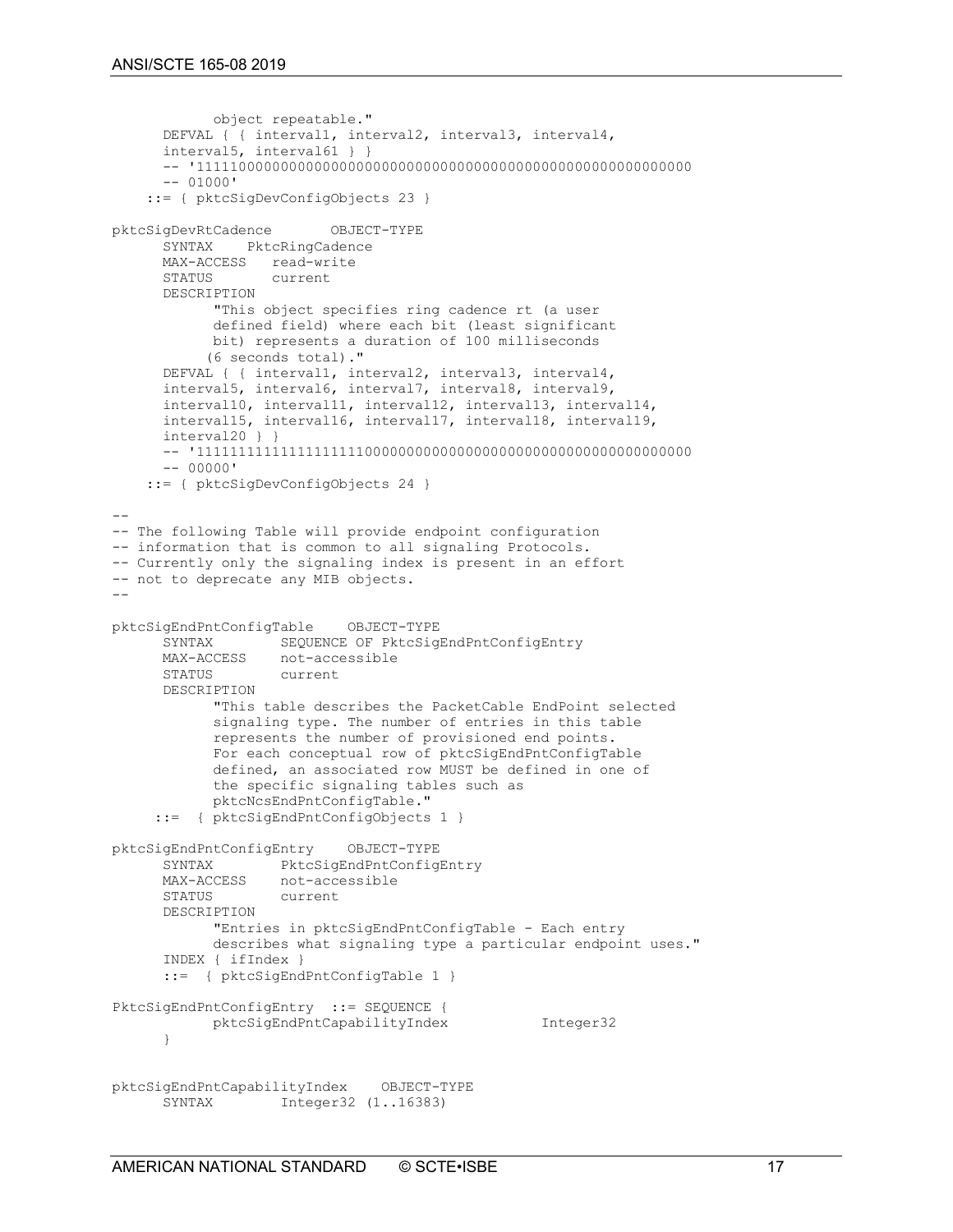```
MAX-ACCESS read-create<br>STATUS current
                        current
        DESCRIPTION 
              "The associated index value in the pktcSigCapablityTable."
        ::= { pktcSigEndPntConfigEntry 1 }
--
-- The NCS End Point Config Table is used to define attributes that<br>-- are specific to connection EndPoints
       are specific to connection EndPoints.
-1-pktcNcsEndPntConfigTable OBJECT-TYPE
       SYNTAX SEQUENCE OF PktcNcsEndPntConfigEntry<br>MAX-ACCESS not-accessible
                     not-accessible<br>current
       STATUS
        DESCRIPTION 
               "This table describes the PacketCable EndPoint selected 
                signaling type. The number of entries in this table 
                represents the number of provisioned end points.
                For each conceptual row of pktcSigEndPntConfigTable 
                 defined, an associated row MUST be defined in one of 
                 the specific signaling tables such as 
                 pktcNcsEndPntConfigTable."
        ::= { pktcNcsEndPntConfigObjects 1 }
pktcNcsEndPntConfigEntry OBJECT-TYPE
       SYNTAX PktcNcsEndPntConfigEntry<br>
MAX-ACCESS not-accessible
                      not-accessible<br>current
       STATUS
        DESCRIPTION 
               "Entries in pktcNcsEndPntConfigTable - Each entry 
               describes what signaling type a particular endpoint uses."
        INDEX { ifIndex }
        ::= { pktcNcsEndPntConfigTable 1 }
PktcNcsEndPntConfigEntry ::= SEQUENCE {
       pktcNcsEndPntConfigCallAgentId SnmpAdminString,<br>pktcNcsEndPntConfigCallAgentUdpPort Integer32,
        pktcNcsEndPntConfigCallAgentUdpPort Integer32,
        pktcNcsEndPntConfigPartialDialTO Integer32,
       pktcNcsEndPntConfigCriticalDialTO Integer32,<br>pktcNcsEndPntConfigBusyToneTO Integer32,
       pktcNcsEndPntConfigBusyToneTO Integer32,<br>pktcNcsEndPntConfigDialToneTO Integer32,
       pktcNcsEndPntConfigDialToneTO Integer32,<br>pktcNcsEndPntConfigMessageWaitingTO Integer32,
       pktcNcsEndPntConfigMessageWaitingTO Integer32,<br>pktcNcsEndPntConfigOffHookWarnToneTO Integer32,
       pktcNcsEndPntConfigOffHookWarnToneTO Integer32,<br>pktcNcsEndPntConfigRingingTO Integer32,
       pktcNcsEndPntConfigRingingTO Integer32,<br>pktcNcsEndPntConfigRingBackTO Integer32,
       pktcNcsEndPntConfigRingBackTO Integer32,<br>pktcNcsEndPntConfigReorderToneTO Integer32,
       pktcNcsEndPntConfigReorderToneTO Integer32,<br>pktcNcsEndPntConfigStutterDialToneTO Integer32,
       pktcNcsEndPntConfigStutterDialToneTO Integer32,<br>pktcNcsEndPntConfigTSMax Integer32,
        pktcNcsEndPntConfigTSMax Integer32,
       pktcNcsEndPntConfigMax1 Integer32,<br>pktcNcsEndPntConfigMax2 Integer32,
        pktcNcsEndPntConfigMax2 Integer32,
       pktcNcsEndPntConfigMax1QEnable TruthValue,<br>pktcNcsEndPntConfigMax2QEnable TruthValue,
       pktcNcsEndPntConfigMax2QEnable TruthValue<br>pktcNcsEndPntConfigMWD 1nteger32,
       pktcNcsEndPntConfigMWD 11teger32,<br>pktcNcsEndPntConfigTdinit 11teger32,
        pktcNcsEndPntConfigTdinit Integer32,
        pktcNcsEndPntConfigTdmin Integer32,
       pktcNcsEndPntConfigTdmax 11teger32,<br>pktcNcsEndPntConfigRtoMax 11teger32,
        pktcNcsEndPntConfigRtoMax Integer32,
       pktcNcsEndPntConfigRtoInit
        pktcNcsEndPntConfigLongDurationKeepAlive Integer32,
        pktcNcsEndPntConfigThist Integer32,
       pktcNcsEndPntConfigStatus
        pktcNcsEndPntConfigCallWaitingMaxRep Integer32,
```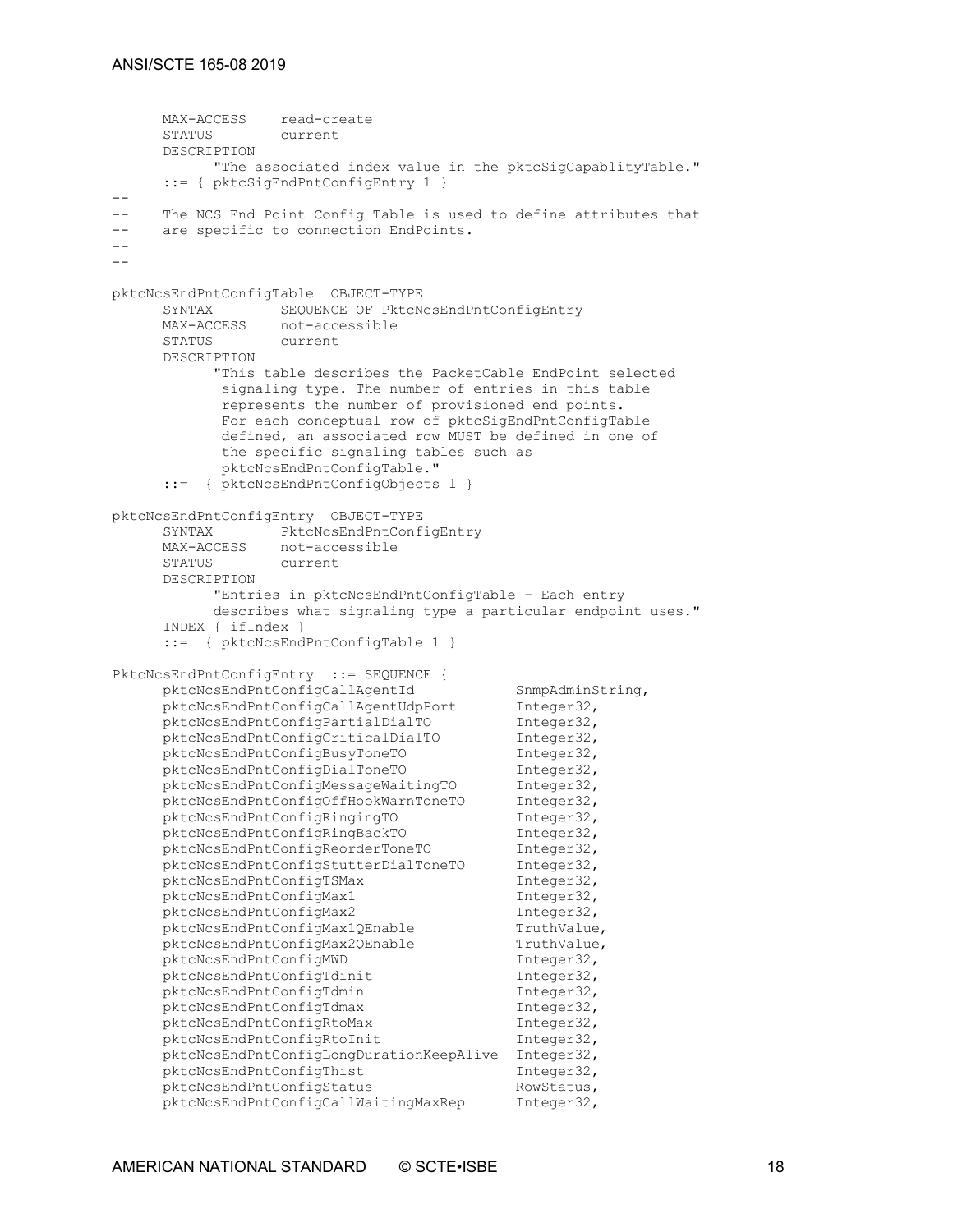```
 pktcNcsEndPntConfigCallWaitingDelay Integer32,
       pktcNcsEndPntStatusCallIpAddress IpAddress,
      pktcNcsEndPntStatusError
 }
pktcNcsEndPntConfigCallAgentId OBJECT-TYPE
                SnmpAdminString(SIZE (3..255))
       MAX-ACCESS read-create
                current.
       DESCRIPTION
             "This object contains a string indicating the call agent 
             name(e.g.: ca@abc.def.com). The call agent name 
             after the character '@', MUST be a fully qualified 
             domain name and MUST have a corresponding 
             pktcMtaDevCmsFqdn entry in the pktcMtaDevCmsTable. For 
             each particular end-point, the MTA MUST use the current 
             value of this object to communicate with the corresponding
             CMS. The MTA MUST update this object with the value of the
             'Notified Entity' parameter of the NCS message. If the 
             Notified Entity parameter does not contain a CallAgent 
             port, the MTA MUST update this object with default value 
             of 2727. Because of the high importance of this object to
             the ability of the MTA to maintain reliable NCS 
             communication with the CMS, it is highly recommended not 
             to change this object's value through management station
             during normal operations."
     ::= { pktcNcsEndPntConfigEntry 1 }
pktcNcsEndPntConfigCallAgentUdpPort OBJECT-TYPE
       SYNTAX Integer32 (1025..65535)
      MAX-ACCESS read-create<br>STATUS current
                   current
       DESCRIPTION
             "This object contains the current value of the User 
             Datagram Protocol (UDP) receive port on which the call 
             agent will receive NCS signaling from the endpoint. 
             For each particular end-point, the MTA MUST use 
             the current value of this object to communicate with the 
             corresponding CMS. The MTA MUST update this 
             object with the value of the 'Notified Entity' parameter 
             of the NCS message. If the Notified Entity 
             parameter does not contain a CallAgent port, the MTA MUST 
             update this object with default value of 2727.
             Because of the high importance of this object to the 
             ability of the MTA to maintain reliable NCS communication 
             with the CMS, it is highly recommended not to change this 
             object's value through management station during normal 
             operations."
       REFERENCE
      "Refer to NCS specification"<br>DEFVAL (2727)
              \{ 2727 \} ::= { pktcNcsEndPntConfigEntry 2 }
pktcNcsEndPntConfigPartialDialTO OBJECT-TYPE
  SYNTAX Integer32
   UNITS "seconds"
   MAX-ACCESS read-create
   STATUS current
  DESCRIPTION
      "This object contains maximum value of the partial 
       dial time out."
```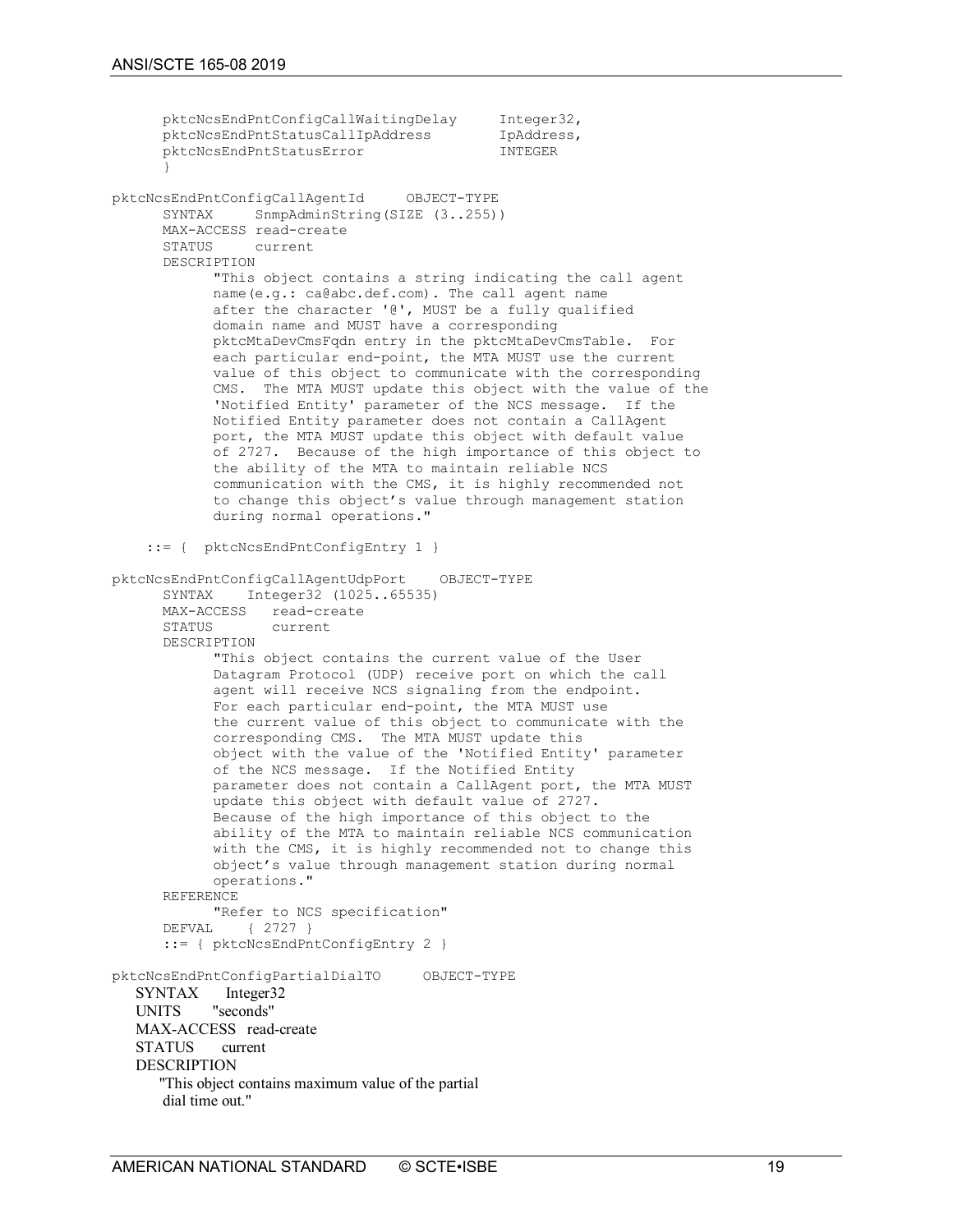```
REFERENCE
       "Refer to PacketCable NCS specification"
   DEFVAL { 16 } ::= { pktcNcsEndPntConfigEntry 3 }
pktcNcsEndPntConfigCriticalDialTO OBJECT-TYPE
      SYNTAX Integer32<br>UNITS "secone
      UNITS "seconds"<br>
MAX-ACCESS read-cre
                   read-create
       STATUS current
       DESCRIPTION
             "This object contains the maximum value of the critical 
             dial time out."
       REFERENCE
             "Refer NCS specification"
       DEFVAL { 4 }
       ::= { pktcNcsEndPntConfigEntry 4 }
pktcNcsEndPntConfigBusyToneTO OBJECT-TYPE
      SYNTAX Integer32
                   "seconds"
      MAX-ACCESS read-create<br>STATUS current
                    current
       DESCRIPTION
             "This object contains the default timeout value for busy
             tone. The MTA MUST NOT update this object with the
             value provided in the NCS Message (if present).
             If the value of the object is modified by the 
             SNMP Management Station, the MTA MUST use the new value as
             a default only for a new signal requested by the NCS 
             message." 
       REFERENCE
              "Refer to NCS specification"
       DEFVAL { 30 }
       ::= { pktcNcsEndPntConfigEntry 5 }
pktcNcsEndPntConfigDialToneTO OBJECT-TYPE
      SYNTAX Integer32<br>UNITS "secone
                    "seconds"
      MAX-ACCESS read-create<br>STATUS current
                    current
       DESCRIPTION
             "This object contains the default timeout value for dial
               tone. The MTA MUST NOT update this object with
               the value provided in the NCS Message (if present).
               If the value of the object is modified by the 
               SNMP Management Station, the MTA MUST use the new value
               as a default only for a new signal requested by the NCS
              message." 
       REFERENCE
             "Refer to NCS specification "
       DEFVAL { 16 }
       ::= { pktcNcsEndPntConfigEntry 6 }
```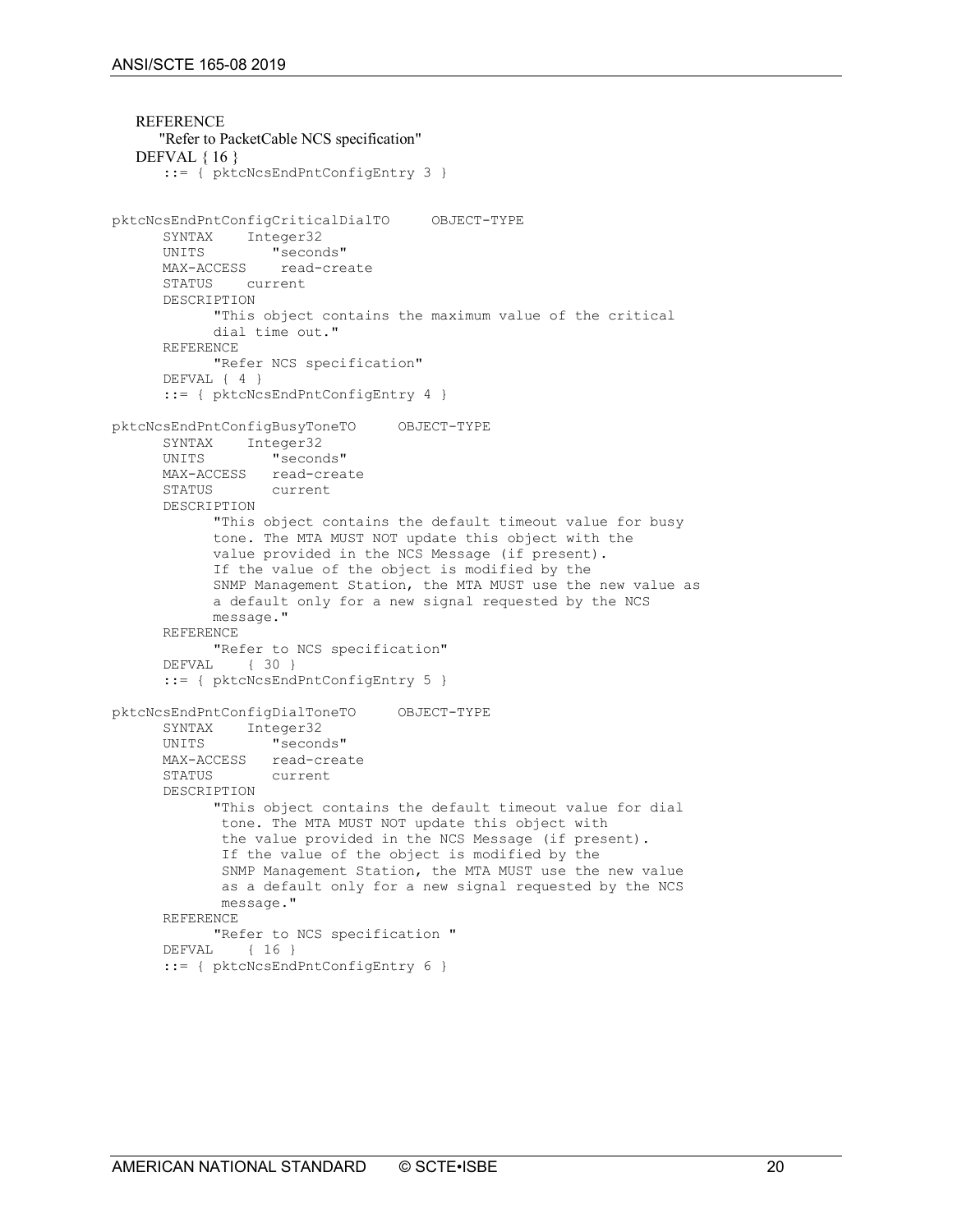```
pktcNcsEndPntConfigMessageWaitingTO OBJECT-TYPE
      SYNTAX Integer32<br>UNITS "secone
                  "seconds"
       MAX-ACCESS read-create
      STATUS current
       DESCRIPTION
             "This object contains the default timeout value for 
              message waiting indicator The MTA MUST NOT 
              update this object with the value provided in the NCS 
              Message (if present). If the value of the object
              is modified by the SNMP Management Station, the MTA MUST 
              use the new value as a default only for a new signal 
             requested by the NCS message." 
       REFERENCE
      "Refer to NCS specification"<br>DEFVAL \{16\}\{ 16 \} ::= { pktcNcsEndPntConfigEntry 7 }
pktcNcsEndPntConfigOffHookWarnToneTO OBJECT-TYPE
      SYNTAX Integer32<br>UNITS "secone
      UNITS "seconds"<br>MAX-ACCESS read-crea
      MAX-ACCESS read-create<br>STATUS current
                   current
       DESCRIPTION
              "This object contains the default timeout value for the
              off hook Warning tone. The MTA MUST NOT update
              this object with the value provided in the NCS Message (if
              present). If the value of the object is modified
              by the SNMP Management Station, the MTA MUST use the new 
              value as a default only for a new signal requested by the 
             NCS message. " 
       REFERENCE
             "Refer to NCS specification"
       DEFVAL { 0 }
       ::= { pktcNcsEndPntConfigEntry 8 }
pktcNcsEndPntConfigRingingTO OBJECT-TYPE
      SYNTAX Integer32
      UNITS "seconds"<br>MAX-ACCESS read-cre
                     read-create
       STATUS current
       DESCRIPTION
              "This object contains the default timeout value for 
              ringing. The MTA MUST NOT update this object with
              the value provided in the NCS Message (if present).
              If the value of the object is modified by the 
              SNMP Management Station, the MTA MUST use the new value 
              as a default only for a new signal requested by the NCS
             message." 
       REFERENCE
              "Refer to NCS specification"
       DEFVAL { 180 }
       ::= { pktcNcsEndPntConfigEntry 9 }
pktcNcsEndPntConfigRingBackTO OBJECT-TYPE
      SYNTAX Integer32<br>UNITS "secone
      UNITS "seconds"<br>
MAX-ACCESS read-cre
      MAX-ACCESS read-create<br>STATUS current
              current.
       DESCRIPTION
              "This object contains the default timeout value for ring 
              back. The MTA MUST NOT update this object with 
              the value provided in the NCS Message (if present).
```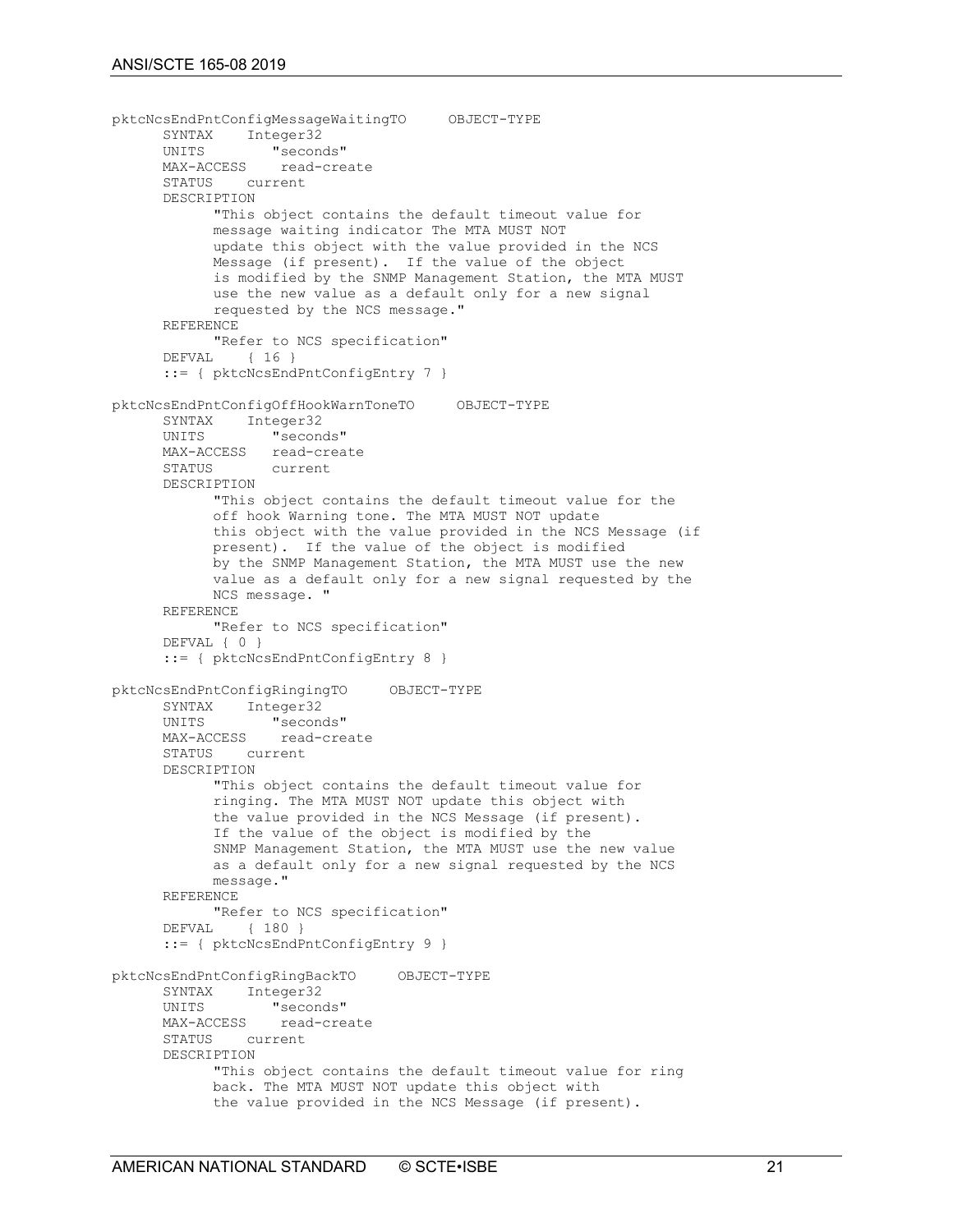```
 If the value of the object is modified by the 
             SNMP Management Station, the MTA MUST use the new value as
             a default only for a new signal requested by the NCS 
             message." 
       REFERENCE
             "Refer to NCS specification"
       DEFVAL { 180 }
       ::= { pktcNcsEndPntConfigEntry 10 }
pktcNcsEndPntConfigReorderToneTO OBJECT-TYPE
      SYNTAX Integer32<br>INITS "secone
      UNITS "seconds"<br>
MAX-ACCESS read-cre
                  read-create
       STATUS current
       DESCRIPTION
             "This object contains the default timeout value for 
             reorder tone. The MTA MUST NOT update this 
             object with the value provided in the NCS Message (if 
             present). If the value of the object is modified 
             by the SNMP Management Station, the MTA MUST use the new
             value as a default only for a new signal requested by 
             the NCS message."
       REFERENCE
             "Refer to NCS specification"
      DEFVAL { 30 }
       ::= { pktcNcsEndPntConfigEntry 11 }
pktcNcsEndPntConfigStutterDialToneTO OBJECT-TYPE
      SYNTAX Integer32<br>UNITS "secone
                   "seconds"
       MAX-ACCESS read-create
       STATUS current
       DESCRIPTION
             "This object contains the default timeout value for
             stutter dial tone. The MTA MUST NOT update this
             object with the value provided in the NCS Message (if 
             present). If the value of the object is modified
             by the SNMP Management Station, the MTA MUST use the new 
             value as a default only for a new signal requested by the
             NCS message." 
       REFERENCE
      "Refer to NCS specification"<br>DEFVAL \{16\}\{ 16 \} ::= { pktcNcsEndPntConfigEntry 12 }
pktcNcsEndPntConfigTSMax OBJECT-TYPE
      SYNTAX Integer32<br>MAX-ACCESS read-cre
      MAX-ACCESS read-create<br>STATUS current
               Current
       DESCRIPTION
             "This object contains the max time in seconds since the 
             sending of the initial datagram."
       REFERENCE
             "Refer to NCS specification"
       DEFVAL { 20 }
       ::= { pktcNcsEndPntConfigEntry 13 }
pktcNcsEndPntConfigMax1 OBJECT-TYPE
                  Integer32
       MAX-ACCESS read-create
       STATUS current
       DESCRIPTION
             "This object contains the suspicious error threshold
```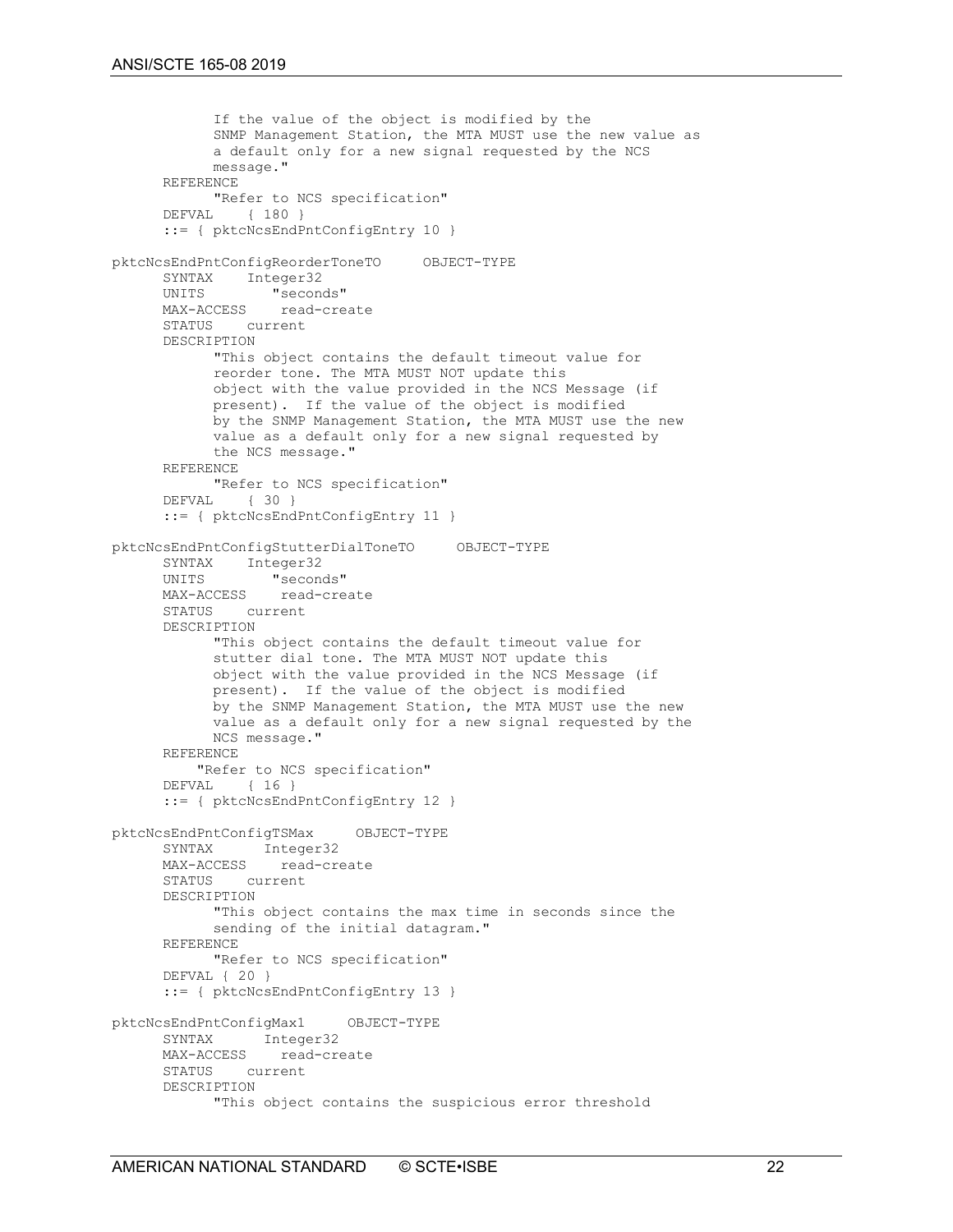```
 for signaling messages."
       REFERENCE
             "Refer to NCS specification"
       DEFVAL { 5 }
       ::= { pktcNcsEndPntConfigEntry 14 }
pktcNcsEndPntConfigMax2 OBJECT-TYPE
 SYNTAX Integer32
 MAX-ACCESS read-create
       STATUS current
       DESCRIPTION
             "This object contains the disconnect error 
             threshold for signaling messages."
       REFERENCE
             "Refer to NCS specification"
       DEFVAL { 7 }
       ::= { pktcNcsEndPntConfigEntry 15 }
pktcNcsEndPntConfigMax1QEnable OBJECT-TYPE
      SYNTAX TruthValue<br>MAX-ACCESS read-cre
                  read-create
       STATUS current
       DESCRIPTION
             "This object enables/disables the Max1 Domain Name
             Server (DNS) query operation when Max1 expires."
       DEFVAL { true }
       ::= { pktcNcsEndPntConfigEntry 16 }
pktcNcsEndPntConfigMax2QEnable OBJECT-TYPE
       SYNTAX TruthValue
       MAX-ACCESS read-create
       STATUS current
       DESCRIPTION
             "This object enables/disables the Max2 DNS query
             operation when Max2 expires."
       DEFVAL { true }
       ::= { pktcNcsEndPntConfigEntry 17 }
pktcNcsEndPntConfigMWD OBJECT-TYPE
      SYNTAX Integer32<br>IINITS "seconds"
                "seconds"
      MAX-ACCESS read-create<br>STATUS current
               current
       DESCRIPTION
             "Maximum Waiting Delay (MWD) contains the maximum 
             number of seconds a MTA waits after a restart."
       REFERENCE
             "Refer to NCS specification"
       DEFVAL { 600 }
       ::= { pktcNcsEndPntConfigEntry 18 }
pktcNcsEndPntConfigTdinit OBJECT-TYPE
      SYNTAX Integer32<br>IINITS "seconds"
               "seconds"
      MAX-ACCESS read-create<br>STATUS current
              current.
       DESCRIPTION
             "This object contains the initial number of seconds 
             a MTA waits after a disconnect."
       REFERENCE
             "Refer to NCS specification"
```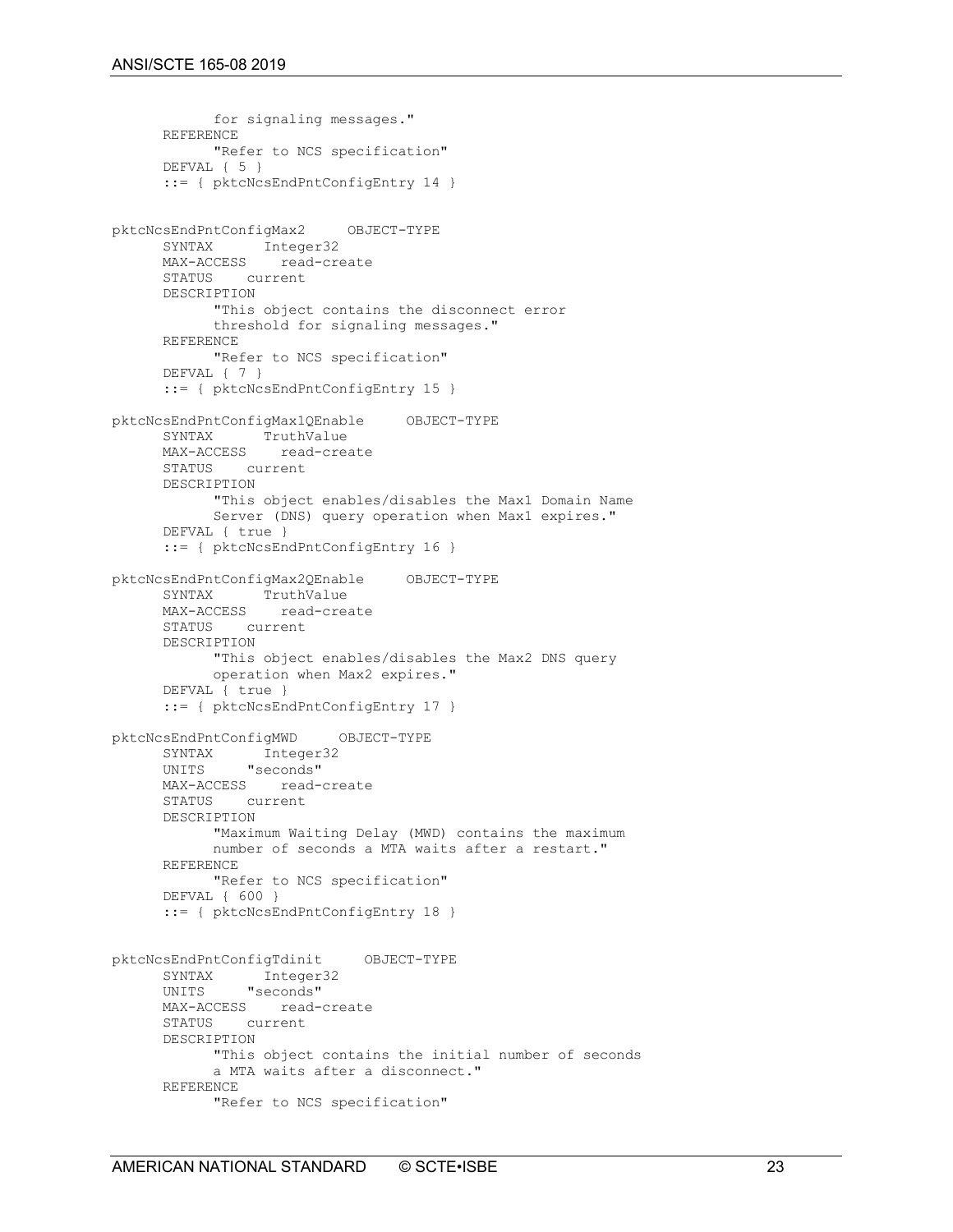```
 DEFVAL { 15 }
        ::= { pktcNcsEndPntConfigEntry 19 }
pktcNcsEndPntConfigTdmin OBJECT-TYPE
      SYNTAX Integer32<br>UNITS "seconds"
      UNITS "seconds"<br>MAX-ACCESS read-
       MAX-ACCESS read-create<br>STATUS current
               current
        DESCRIPTION
              "This object contains the minimum number of seconds a 
              MTA waits after a disconnect."
       REFERENCE
              "Refer to NCS specification"
        DEFVAL { 15 }
        ::= { pktcNcsEndPntConfigEntry 20 }
pktcNcsEndPntConfigTdmax OBJECT-TYPE
      SYNTAX Integer32<br>UNITS "seconds"
                 "seconds"
      MAX-ACCESS read-create<br>STATUS current
                current
        DESCRIPTION
              "This object contains the maximum number of seconds 
              a MTA waits after a disconnect."
       REFERENCE
              "Refer to NCS specification"
        DEFVAL { 600 }
        ::= { pktcNcsEndPntConfigEntry 21 }
pktcNcsEndPntConfigRtoMax OBJECT-TYPE
      SYNTAX Integer32<br>UNITS "seconds"
                 "seconds"
      MAX-ACCESS read-create<br>STATUS current
               current
        DESCRIPTION
              "This object contains the maximum number of seconds 
              for the retransmission timer."
        REFERENCE
              "Refer to NCS specification"
        DEFVAL { 4 }
        ::= { pktcNcsEndPntConfigEntry 22 }
pktcNcsEndPntConfigRtoInit OBJECT-TYPE
      SYNTAX Integer32<br>UNITS "millis
      UNITS "milliseconds"<br>MAX-ACCESS read-create
                      read-create
       STATUS current
        DESCRIPTION
              "This object contains the initial number of seconds 
              for the retransmission timer."
        REFERENCE
              "Refer to NCS specification"
        DEFVAL { 200 }
        ::= { pktcNcsEndPntConfigEntry 23 }
```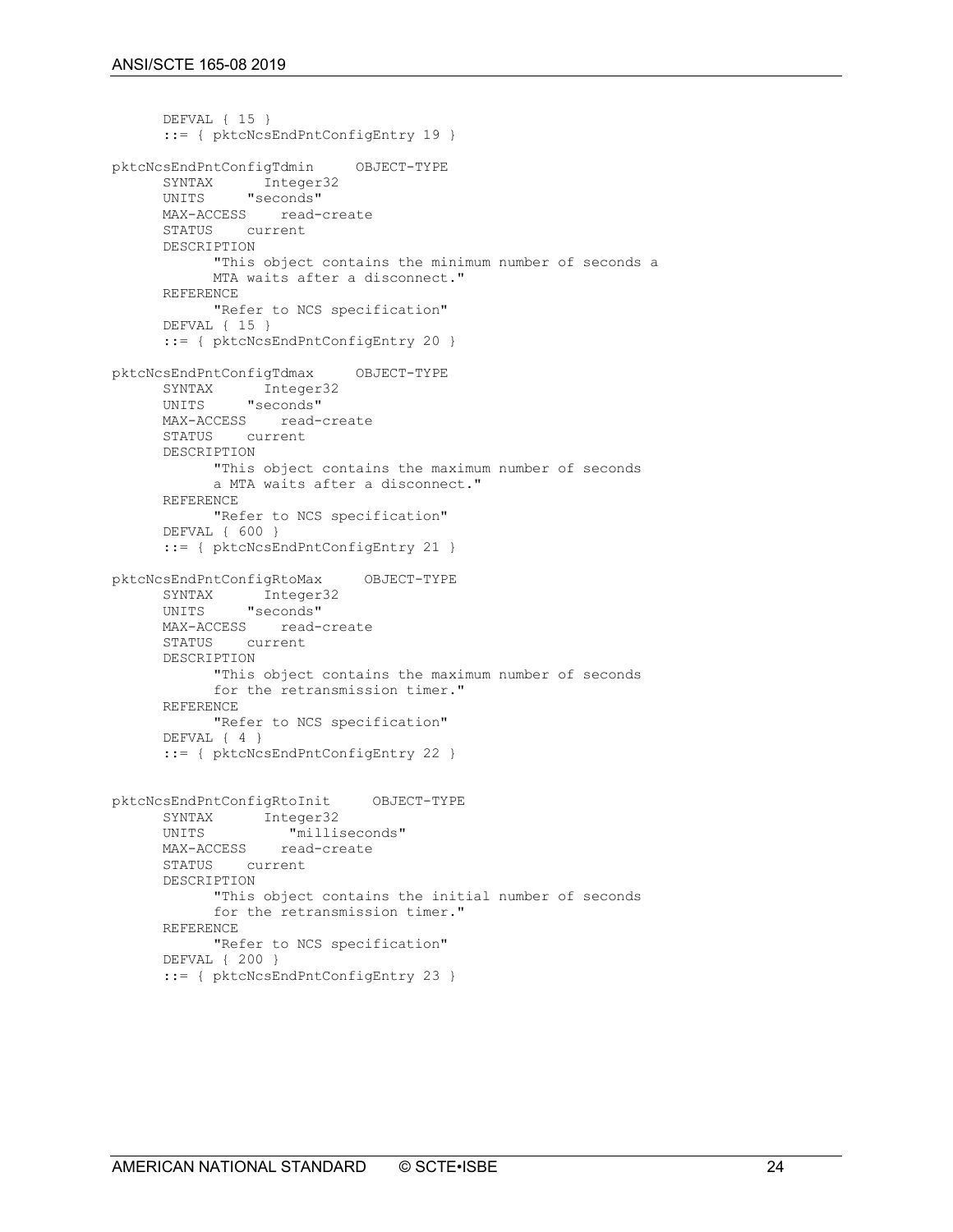```
pktcNcsEndPntConfigLongDurationKeepAlive OBJECT-TYPE
      SYNTAX Integer32<br>UNITS "minutes"
                "minutes"
       MAX-ACCESS read-create
      STATUS current
       DESCRIPTION
             "Specifies a timeout value in minutes for sending 
             long duration call notification message."
       REFERENCE
             "Refer to NCS specification"
       DEFVAL { 60 }
       ::= { pktcNcsEndPntConfigEntry 24 }
pktcNcsEndPntConfigThist OBJECT-TYPE
      SYNTAX Integer32<br>UNITS "seconds"
                "seconds"
      MAX-ACCESS read-create<br>STATUS current
               current
       DESCRIPTION
             "Timeout period in seconds before no response is 
             declared."
       REFERENCE
             "Refer to NCS specification"
       DEFVAL { 30 }
       ::= { pktcNcsEndPntConfigEntry 25 }
pktcNcsEndPntConfigStatus OBJECT-TYPE
                RowStatus
       MAX-ACCESS read-create
       STATUS current
       DESCRIPTION
             "This object contains the Row Status associated with 
             the pktcNcsEndPntConfigTable."
       ::= { pktcNcsEndPntConfigEntry 26 }
pktcNcsEndPntConfigCallWaitingMaxRep OBJECT-TYPE
              Integer32 (0..10)MAX-ACCESS read-create<br>STATUS current
                current.
       DESCRIPTION
             "This object contains the default value of the maximum
             number of repetitions of the call waiting tone that the
             MTA will play from a single CMS request. The MTA 
             MUST NOT update this object with the information provided
             in the NCS Message (if present). If the value of
             the object is modified by the SNMP Management Station, 
             the MTA MUST use the new value as a default only for a new 
      signal requested by the NCS message."<br>EFFVAL (1)\{ 1 \} ::= { pktcNcsEndPntConfigEntry 27 }
pktcNcsEndPntConfigCallWaitingDelay OBJECT-TYPE
       SYNTAX Integer32 (1..100)
       UNITS "seconds"
       MAX-ACCESS read-create
       STATUS current
       DESCRIPTION
             "This object contains the delay between repetitions
             of the call waiting tone that the MTA will play from 
             a single CMS request."
       DEFVAL { 10 }
       ::= { pktcNcsEndPntConfigEntry 28 }
```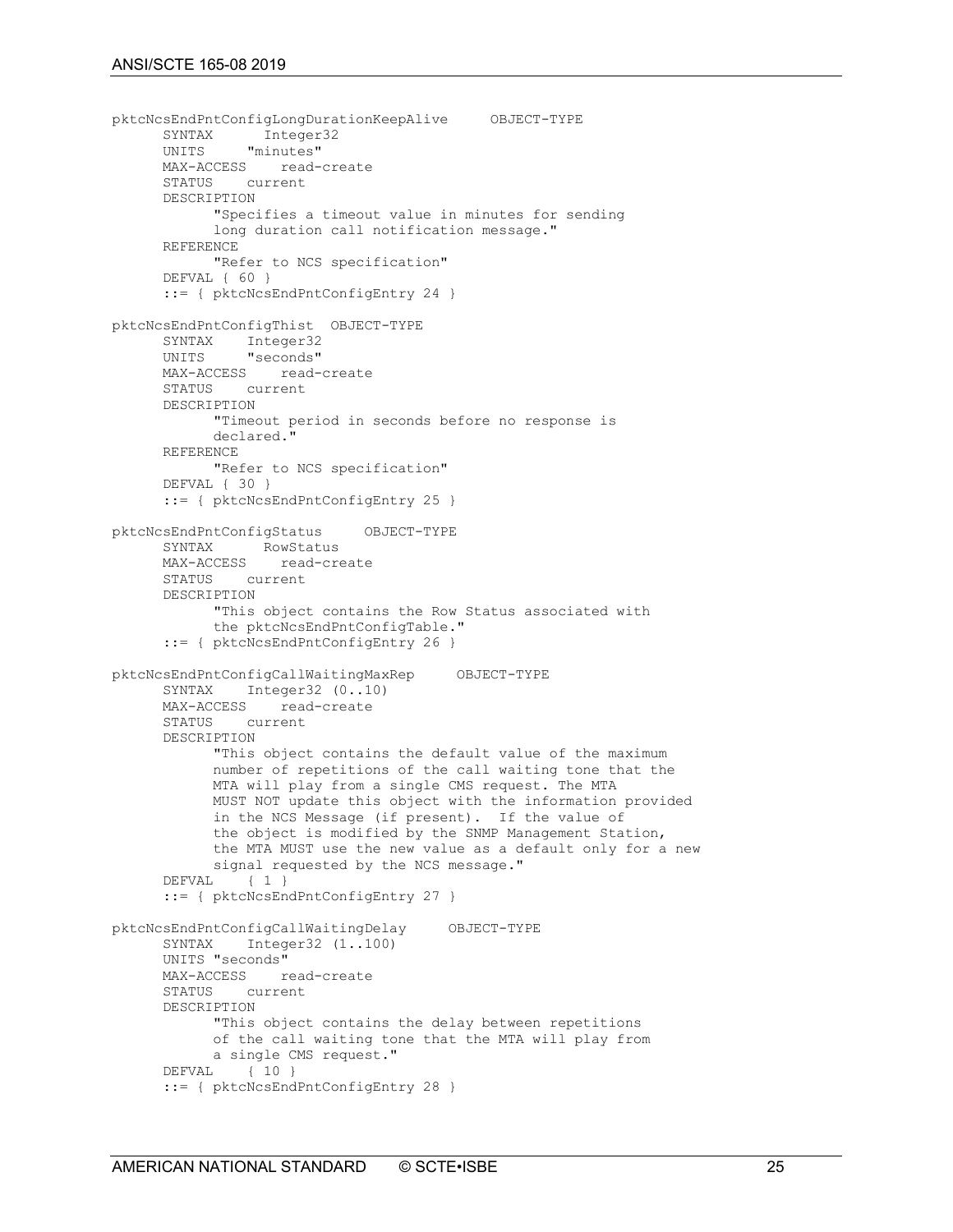```
pktcNcsEndPntStatusCallIpAddress OBJECT-TYPE 
       SYNTAX IpAddress 
       MAX-ACCESS read-only 
       STATUS current 
       DESCRIPTION 
              "This object contains the IP address of the CMS 
              currently being used for this endpoint. This IP 
              address is used to create the appropriate security 
              association."
       ::= { pktcNcsEndPntConfigEntry 29 }
pktcNcsEndPntStatusError OBJECT-TYPE 
       SYNTAX INTEGER {
              operational (1), 
             noSecurityAssociation (2),<br>disconnected (3)
       disconnected (3) 
 }
       MAX-ACCESS read-only 
       STATUS current 
       DESCRIPTION
              "This object contains the error status for this interface.
              The operational state indicates that all operations 
              necessary to put the line in service have occurred and CMS 
              has acknowledged the RSIP message successfully.
              If 'pktcMtaDevCmsIpsecCtrl' is enabled for the associated 
              Call Agent, the noSecurityAssociation status indicates 
              that no Security Association (SA) yet exists for this 
              endpoint. Otherwise, the state is unused.
              The disconnected status indicates one of the following two:
              1. If 'pktcMtaDevCmsIpsecCtrl' is disabled then no 
              security association is involved with this endpoint: the 
              NCS signaling Software is in process of establishing the 
              NCS signaling Link via an RSIP exchange.
              2. Otherwise, pktcMtaDevCmsIpsecCtrl is enabled, the 
              security Association has been established and the NCS 
              signaling Software is in process of establishing the NCS
              signaling Link via an RSIP exchange."
       ::= { pktcNcsEndPntConfigEntry 30 }
--
-- notification group is for future extension.
--
pktcSigNotificationPrefix OBJECT IDENTIFIER ::= { pktcSigMib 2 }
pktcSigNotification OBJECT IDENTIFIER ::= {
pktcSigNotificationPrefix 0 }
pktcSigConformance OBJECT IDENTIFIER ::= { pktcSigMib 3 }<br>pktcSigCompliances OBJECT IDENTIFIER ::= { pktcSigConformance 1 }
pktcSigCompliances OBJECT IDENTIFIER<br>pktcSigGroups ::= 0BJECT IDENTIFIER
                                             ::= { pktcSigConformance 2 }
-- compliance statements
pktcSigBasicCompliance MODULE-COMPLIANCE
                 current
       DESCRIPTION
         "The compliance statement for devices that implement Signaling
         on the MTA."
MODULE -- pktcSigMib
-- unconditionally mandatory groups
MANDATORY-GROUPS {
```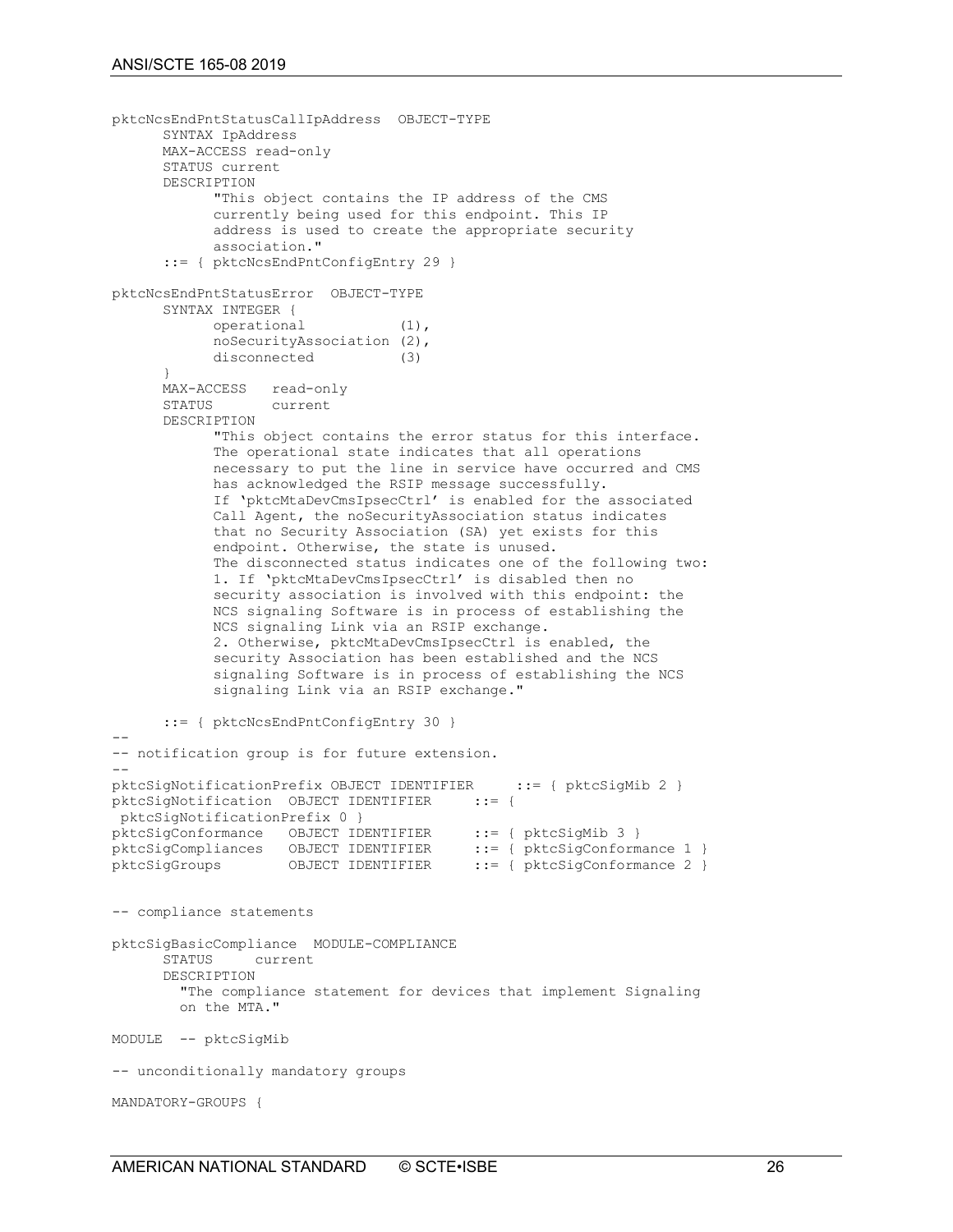```
 pktcSigGroup
 }
       GROUP pktcNcsGroup
       DESCRIPTION 
             "This group is mandatory for any MTA implementing NCS
             signaling"
       ::={ pktcSigCompliances 1 }
-- units of conformance
pktcSigGroup OBJECT-GROUP
       OBJECTS {
       pktcSigDevCodecType,
       pktcSigDevCodecMax,
       pktcSigDevEchoCancellation,
       pktcSigDevSilenceSuppression,
       pktcSigDevConnectionMode, 
       pktcSigDevR0Cadence,
       pktcSigDevR6Cadence,
       pktcSigDevR7Cadence,
       pktcSigDefCallSigTos,
       pktcSigDefMediaStreamTos,
       pktcSigTosFormatSelector,
       pktcSignalingType,
       pktcSignalingVersion,
       pktcSignalingVendorExtension,
       pktcSigEndPntCapabilityIndex,
       pktcSigDefNcsReceiveUdpPort,
       pktcSigDevR1Cadence,
       pktcSigDevR2Cadence,
       pktcSigDevR3Cadence,
       pktcSigDevR4Cadence,
       pktcSigDevR5Cadence,
       pktcSigDevRgCadence,
       pktcSigDevRsCadence,
       pktcSigDevRtCadence
 }
       STATUS current
       DESCRIPTION
           "Group of objects for the common portion of the
           PacketCable Signaling MIB."
       ::= { pktcSigGroups 1 } 
pktcNcsGroup OBJECT-GROUP
       OBJECTS {
       pktcNcsEndPntConfigCallAgentId,
      pktcNcsEndPntConfigCallAgentUdpPort,
       pktcNcsEndPntConfigPartialDialTO,
       pktcNcsEndPntConfigCriticalDialTO,
       pktcNcsEndPntConfigBusyToneTO,
       pktcNcsEndPntConfigDialToneTO,
       pktcNcsEndPntConfigMessageWaitingTO,
       pktcNcsEndPntConfigOffHookWarnToneTO,
       pktcNcsEndPntConfigRingingTO,
       pktcNcsEndPntConfigRingBackTO,
       pktcNcsEndPntConfigReorderToneTO,
       pktcNcsEndPntConfigStutterDialToneTO,
       pktcNcsEndPntConfigTSMax,
       pktcNcsEndPntConfigMax1,
       pktcNcsEndPntConfigMax2,
       pktcNcsEndPntConfigMax1QEnable,
       pktcNcsEndPntConfigMax2QEnable,
       pktcNcsEndPntConfigMWD,
```